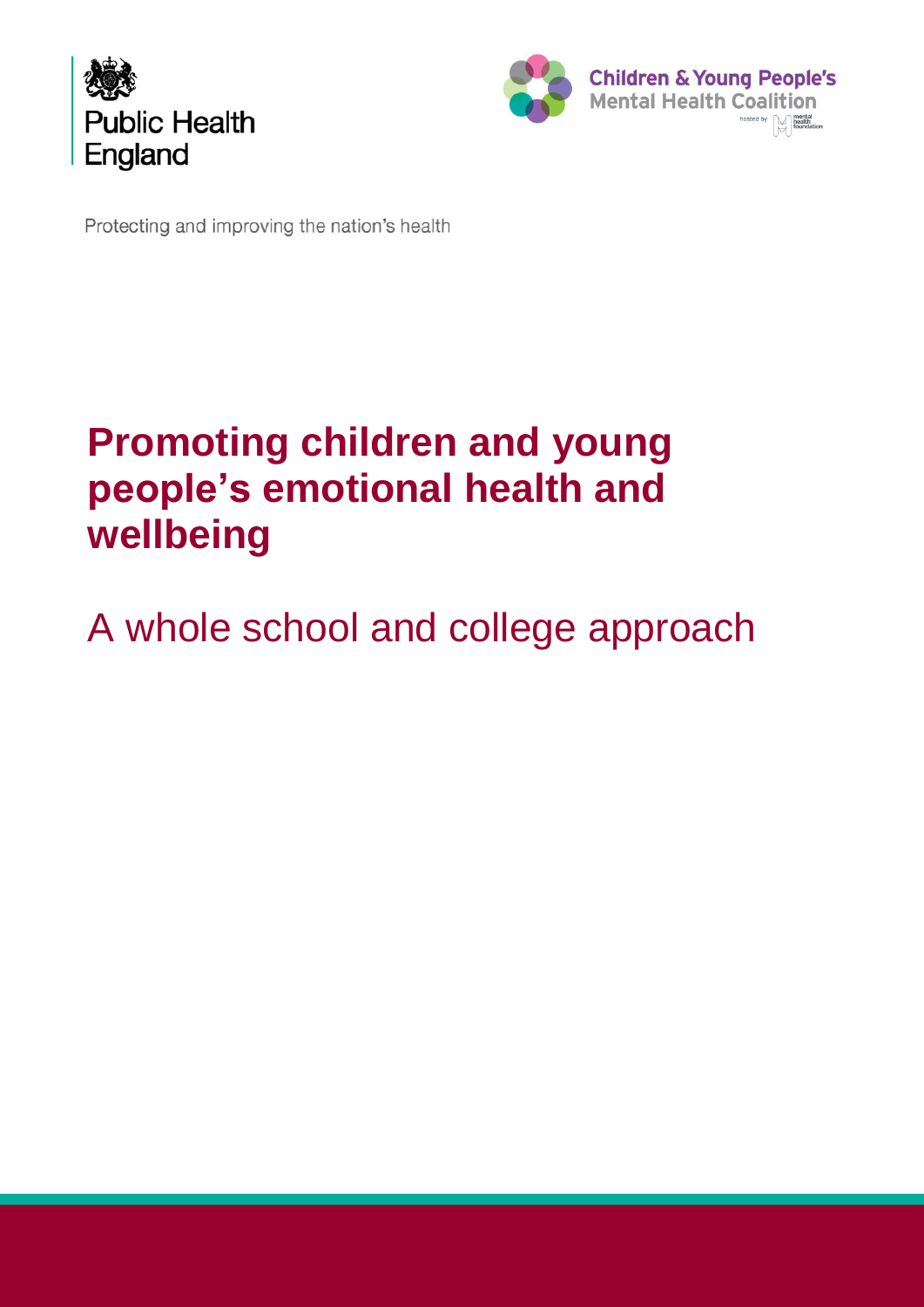## About Public Health England

Public Health England exists to protect and improve the nation's health and wellbeing, and reduce health inequalities. It does this through world-class science, knowledge and intelligence, advocacy, partnerships and the delivery of specialist public health services. PHE is an operationally autonomous executive agency of the Department of Health.

## About the Children and Young People's Mental Health Coalition

The Children and Young People's Mental Health Coalition (CYPMHC) comprises 14 charities who come together and speak as one on behalf of children and young people's mental health.

## About this resource

This resource was commissioned by PHE and content was written by Paula Lavis on behalf of Children and Young People's Mental Health Coalition, and Claire Robson, PHE.

We thank the staff from the schools who agreed to share their practice (Samuel Rhodes Primary School in Islington; Hitchin Girls School in Hertfordshire; Kings Hedges Education Federation in Cambridgeshire; Framwellgate School Durham; Epsom Downs Primary School and Children's Centre in Surrey; The Harbour School in Portsmouth; Wellington College in Berkshire; Smithy Bridge Primary School in Rochdale, The Haven at Budehaven Community School in Cornwall, and Bacon's College in London). We also thank everyone who contributed as part of the consultation process, and Katharine Smith who provided editorial support.

Public Health England 133-155 Waterloo Road Wellington House London SE1 8UG Tel: 020 7654 8000 [www.gov.uk/phe](http://www.gov.uk/phe) Twitter: [@PHE\\_uk](https://twitter.com/PHE_uk) Facebook: [www.facebook.com/PublicHealthEngland](http://www.facebook.com/PublicHealthEngland)

For queries relating to this document, contact: [claire.robson@phe.gov.uk](mailto:claire.robson@phe.gov.uk)

### © Crown copyright 2015

You may re-use this information (excluding logos) free of charge in any format or medium, under the terms of the Open Government Licence v3.0. To view this licence, visit OGL or email [psi@nationalarchives.gsi.gov.uk.](mailto:psi@nationalarchives.gsi.gov.uk) Where we have identified any third party copyright information you will need to obtain permission from the copyright holders concerned.

Published March 2015 PHE publications gateway number: 2014825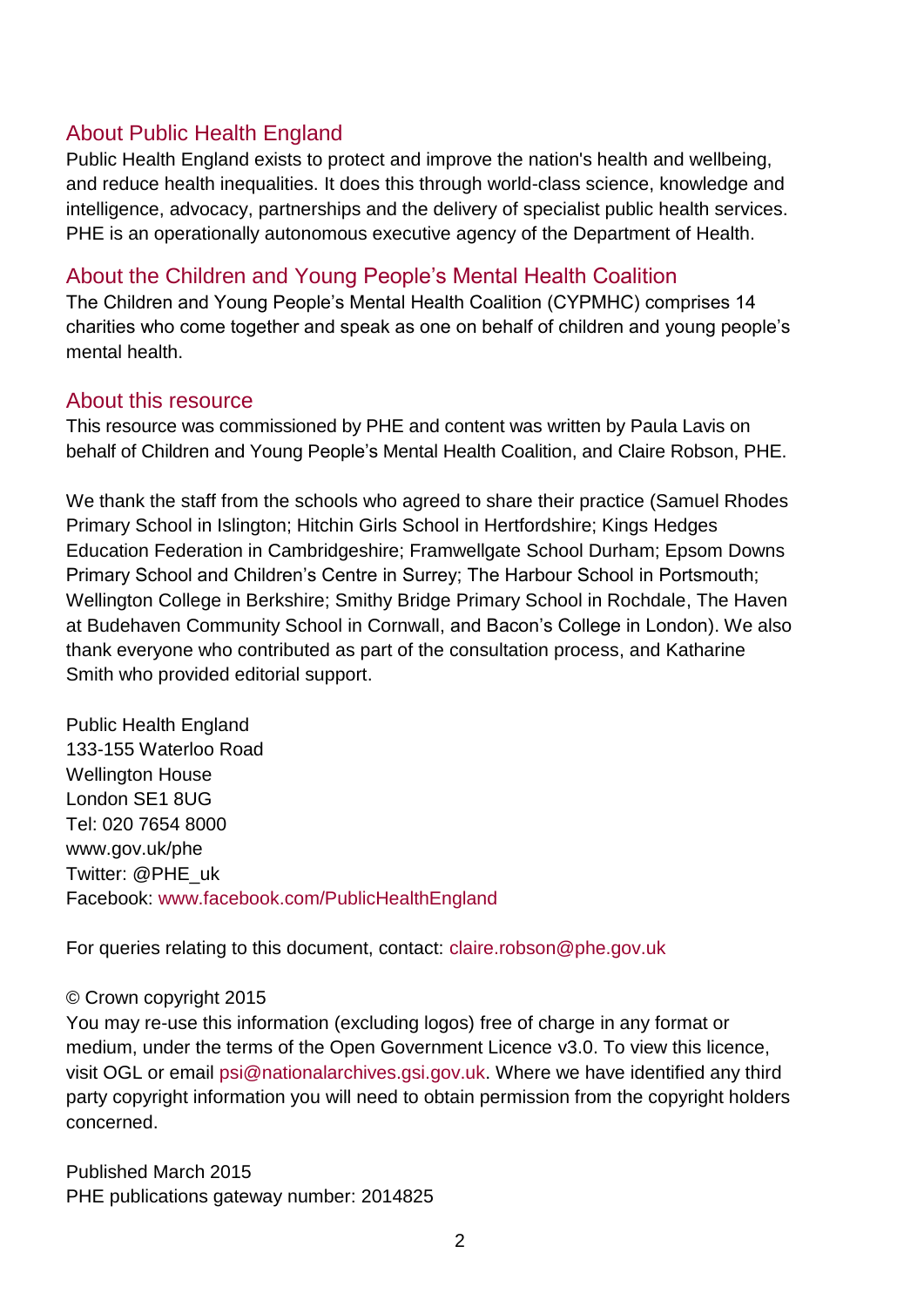# **Contents**

| About Public Health England             | $\overline{2}$ |
|-----------------------------------------|----------------|
| Introduction                            | 4              |
| Rationale                               | 5              |
| Eight principles                        | 6              |
| Leadership and management               | $\overline{7}$ |
| School ethos and environment            | 9              |
| Curriculum, teaching and learning       | 11             |
| <b>Student voice</b>                    | 14             |
| Staff development, health and wellbeing | 16             |
| Identifying need and monitoring impact  | 18             |
| Working with parents/carers             | 20             |
| <b>Targeted support</b>                 | 22             |
| Resources                               | 26             |
| References                              | 37             |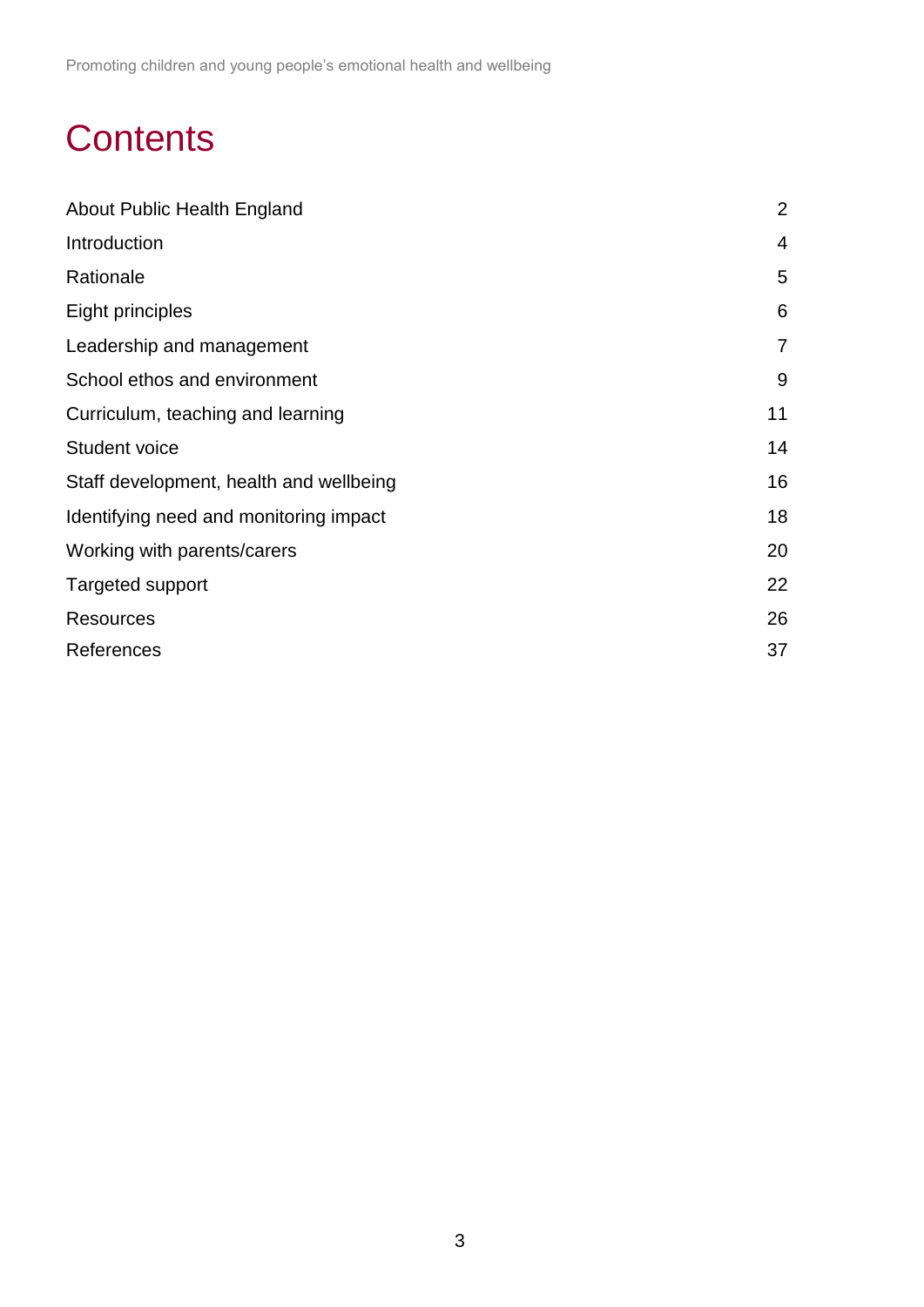# Introduction

It is widely recognised that a child's emotional health and wellbeing influences their cognitive development and learning<sup>i, ii</sup> as well as their physical and social health and their mental wellbeing in adulthood.<sup>iii, iv, v</sup>

This document sets out key actions that headteachers and college principals can take to embed a whole school approach to promoting emotional health and wellbeing. These actions are informed by evidence<sup>iv, v, vi, vii</sup> and practitioner feedback<sup>1</sup> about what works. They build on what many schools and colleges are doing across the country but, if applied consistently and comprehensively will help protect and promote student emotional health and wellbeing. We pose one key question in each chapter aimed at helping the reader to reflect on implications for practice, and we give some examples of local practice.

Our hope is that this document will also be useful to school and college governing bodies, school nurses, local public health teams, academy chains and others whose role it is to promote the health and wellbeing of children and learners. The document signposts to practice examples (at [www.cypmhc.org.uk/schools\\_mental\\_health/\)](http://www.cypmhc.org.uk/schools_mental_health/) and resources to support implementation. It also highlights action taken by schools and colleges to promote emotional health and wellbeing link with Ofsted inspection criteria.<sup>2</sup>

This document should be read alongside statutory guidance on 'Keeping children safe in education', vill 'Supporting pupils at school with medical conditions<sup>, ix</sup> and existing advice on targeted approaches for supporting pupils with, or at risk of developing mental health problems including:

- <span id="page-3-1"></span>• statutory guidance on 'Promoting the health and wellbeing of looked after children'<sup>x</sup>
- <span id="page-3-2"></span><span id="page-3-0"></span>• advice for school staff on 'Mental health and behaviour in schools<sup>, xi</sup>
- advice on 'Counselling in schools'<sup>xii</sup>

l

Other supporting documents include guidance from the PSHE Association to support schools in teaching about mental health safely and effectively [\(www.pshe](http://www.pshe-association.org.uk/emotionalhealth)[association.org.uk/emotionalhealth\)](http://www.pshe-association.org.uk/emotionalhealth) and 'Resilience and results'<sup>xiii</sup> which outlines how schools can work with external agencies to commission additional support for pupils with behavioural and emotional difficulties.

<sup>&</sup>lt;sup>1</sup>In 2014 the Children and Young People's Mental Health Coalition consulted with a sample of teachers, public health and other relevant professionals to test their understanding and application to practice of the term 'whole school approach.' The principles as advocated by 'Healthy Schools' or 'health promoting schools' approaches were considered to be relevant and consistent with effective whole school educational practice

 $2$  References are made to the school inspection handbook published in January 2015. A new inspection framework will be introduced from September 2015. This will include a new judgement on 'personal development, behaviour and welfare' from September 2015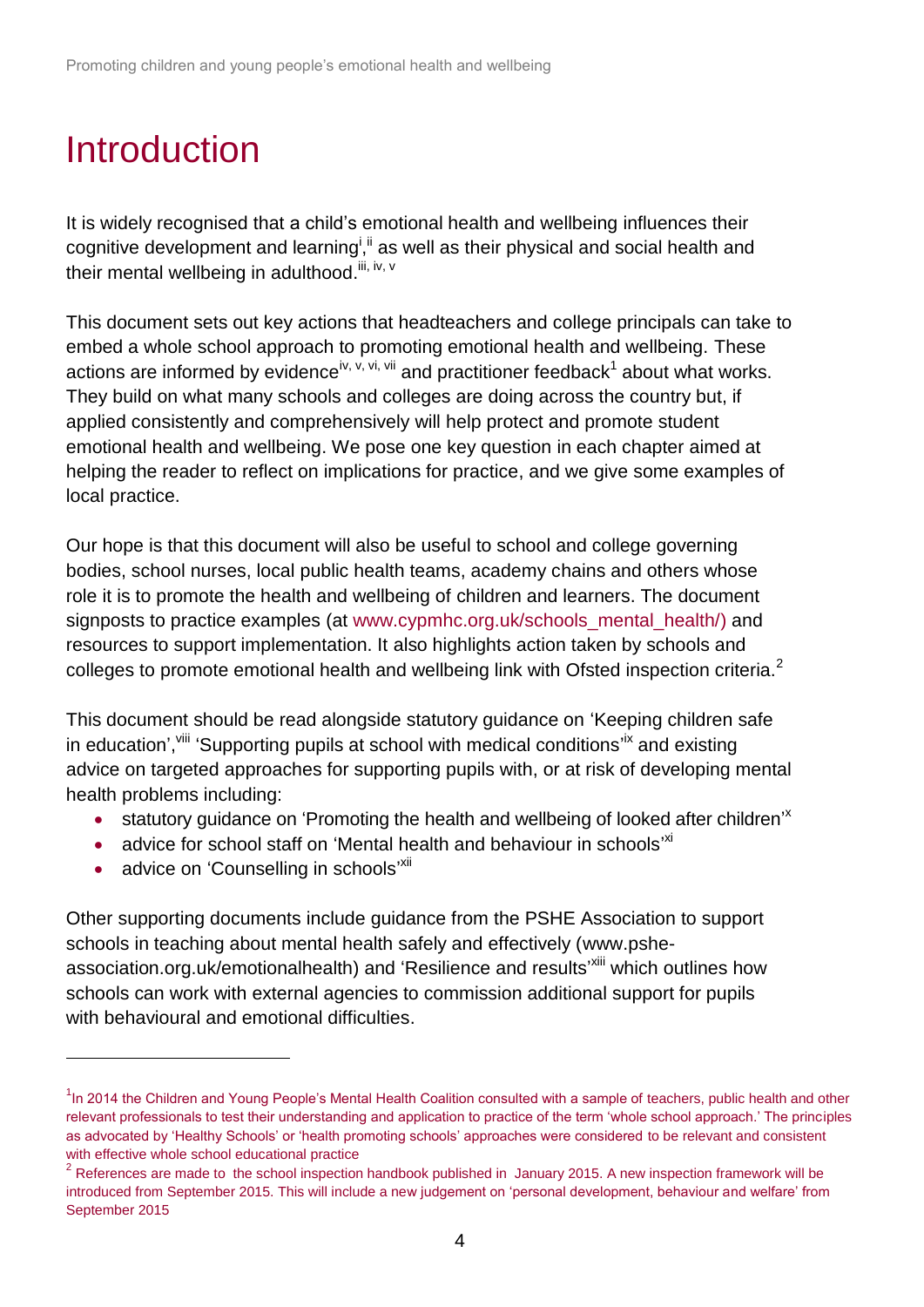# **Rationale**

In an average class of 30 15-year-old pupils:

- $\bullet$  three could have a mental disorder  $\frac{x}{y}$
- $\bullet$  ten are likely to have witnessed their parents separate  $\frac{xy}{x}$
- $\bullet$  one could have experienced the death of a parent  $\overline{v}$
- $\bullet$  seven are likely to have been bullied  $\overline{v}$
- $\bullet$  six may be self-harming  $\frac{xy}{x}$

The Department for Education (DfE) recognises that: "in order to help their pupils succeed; schools have a role to play in supporting them to be resilient and mentally healthy".<sup>[xi](#page-3-0)</sup> There is good evidence to support this assertion<sup>i</sup> and Ofsted has highlighted that children and young people themselves say that they want to learn more about how to keep themselves emotionally healthy.<sup>xvii</sup> Moreover schools have a duty to promote the wellbeing of students.<sup>xviii</sup>

The National Institute for Health and Care Excellence (NICE) advises that primary schools and secondary schools should be supported to adopt a comprehensive, 'whole school' approach to promoting the social and emotional wellbeing of children and young people.<sup>iv,v</sup> Such an approach moves beyond learning and teaching to pervade all aspects of the life of a school, and has been found to be effective in bringing about and sustaining health benefits.<sup>ix</sup>

DfE also identifies a whole-school approach to promoting good mental health as a protective factor for child and adolescent mental health.<sup>xiv</sup> The report of the Children and Young People's Mental Health and Wellbeing Taskforce (2015)<sup>xix</sup> identifies a national commitment to "encouraging schools to continue to develop whole school approaches to promoting mental health and wellbeing" (p 19).

Although schools and colleges play a significant and valuable role in helping to promote student emotional health and wellbeing, their contribution should be considered as one element of a wider multi-agency approach. The Healthy Child Programme<sup>xx</sup> (2009) from five to 19-year-olds sets out the recommended framework of universal and progressive services for children and young people to promote optimal health and wellbeing.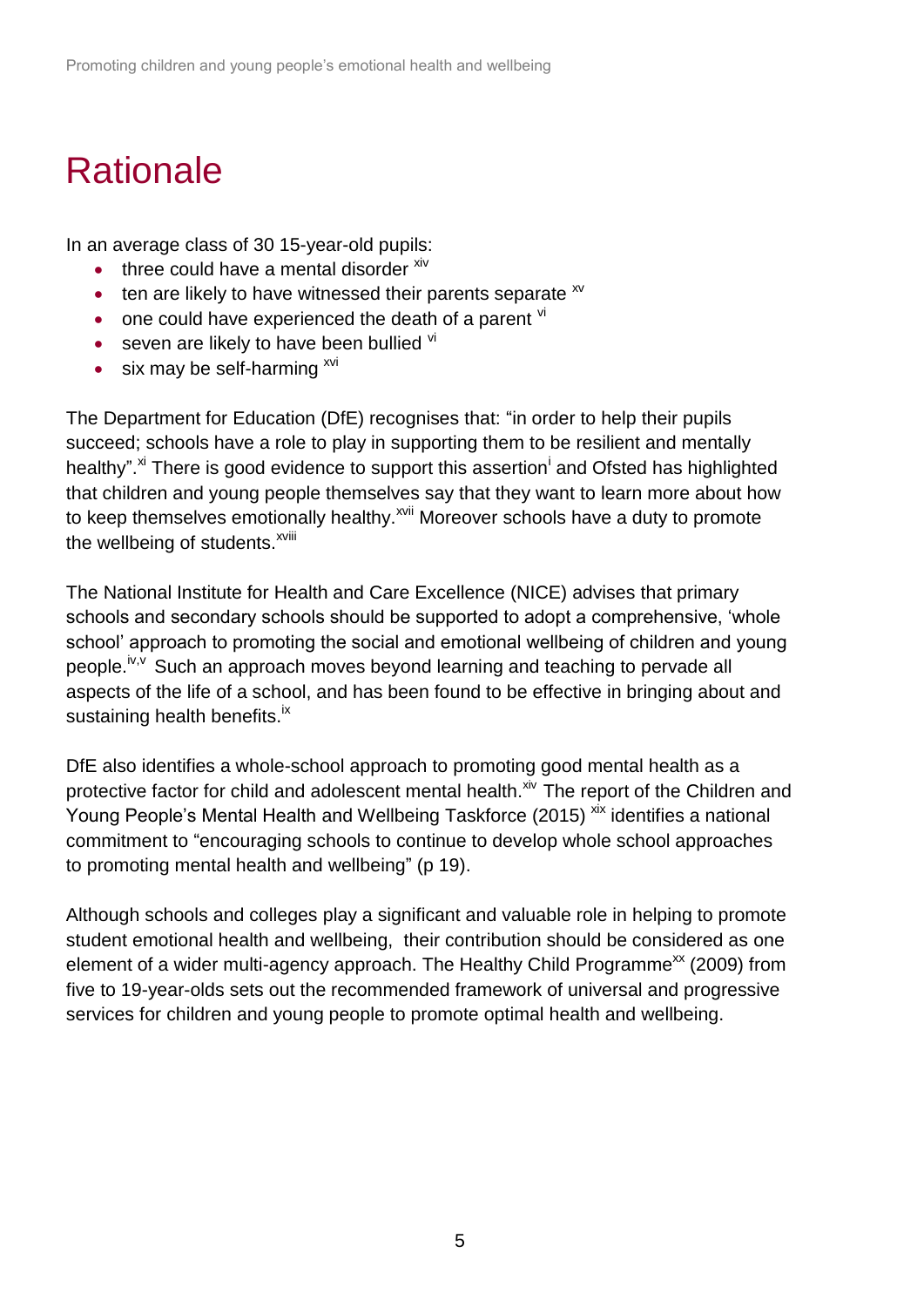# Eight principles

The following diagram presents eight principles to promote emotional health and wellbeing in schools and colleges. Each of these principles will be outlined in the following chapters along with a key question and examples of local practice relating to each principle.



Figure 1. Eight principles to promoting a whole school and college approach to emotional health and wellbeing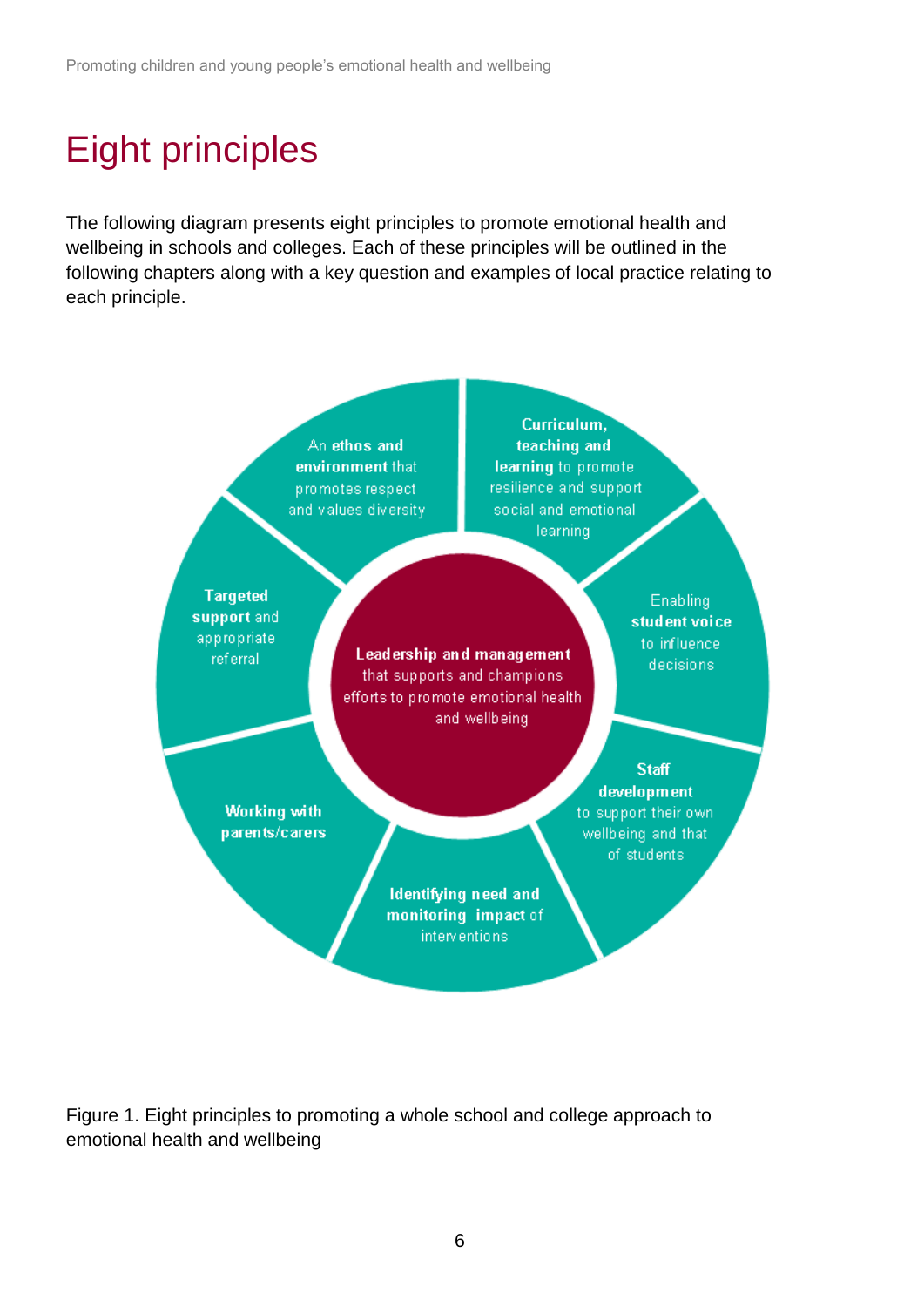# Leadership and management

Support from the senior leadership team is essential to ensure that efforts to promote emotional health and wellbeing are accepted and embedded. <sup>iv,xxi</sup> Having a governor with knowledge and understanding of emotional health and wellbeing issues is highly desirable in championing organisation-wide practices.

To ensure actions are integrated, sustained and monitored for impact it is important that a commitment to addressing social and emotional wellbeing is referenced within improvement plans, policies (such as safeguarding; confidentiality; personal, social, health and economic (PSHE) education; social, moral, spiritual and cultural (SMSC) education; behaviour and rewards) and practice.<sup>iv</sup> It is also important to involve pupils, staff and parents in developing these policies so that they remain 'live' documents that are reviewed and responsive to the evolving needs of the school community.

In addition to leadership from senior management, feedback from practitioners highlights the importance of having a champion who will promote emotional health and wellbeing across the organisation. Such champions do not have to be senior managers, but they do need the support of the senior management team and governors in order to take work forward in a way that is embedded across the school.

School leaders have an important executive role in advocating for the needs of children and learners within the context of wider local strategic planning and in influencing local commissioning arrangements**.** The Children and Young People's Mental Health and Wellbeing Taskforce recommends that schools assign a lead on mental health issues who would be responsible for linking schools with expertise, identifying issues and making referrals. It also recommends that local mental health commissioners and providers assign a point of contact in specialist children and young people's mental health services for schools as well as in GP practices who would be responsible for advising on the management of specific cases.<sup>xix</sup>

Key question: How is the school or college providing visible senior leadership for emotional health and wellbeing?

## **Links with the Ofsted inspection framework**

<span id="page-6-0"></span>One of the four key Ofsted judgements is "the quality of leadership in, and management of the school".<sup>XXii</sup> Schools have to demonstrate how effectively leadership and management enable all pupils to overcome specific barriers to learning, for example through effective use of the pupil premium and sports premium, and the extent to which leaders and managers create a positive ethos in the school. The framework also specifies that schools should demonstrate capacity for further improvement, for example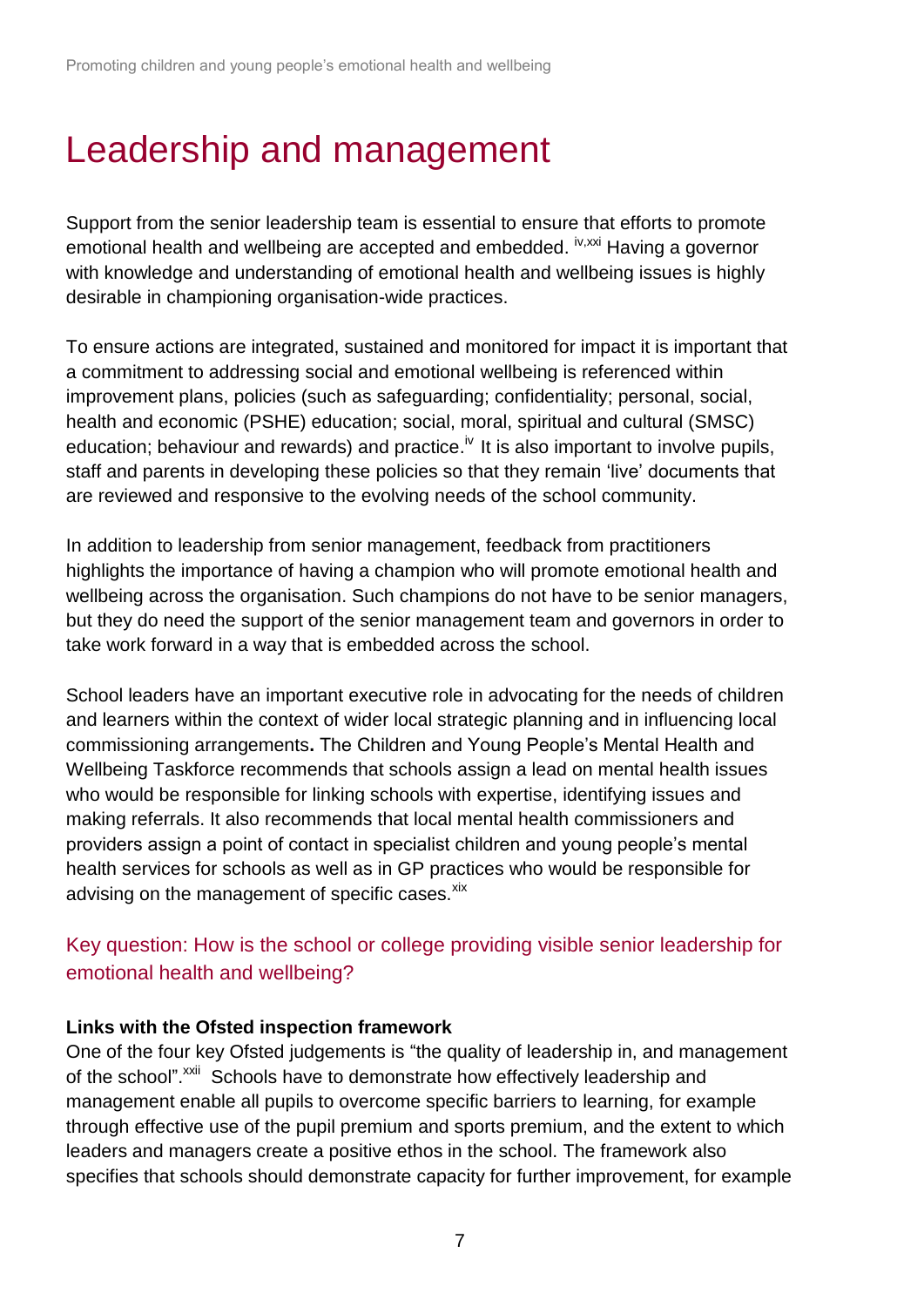by working in partnership with other schools, early years providers, external agencies and the community; as well as by engaging with parents.

### **NICE guidance recommends that:**

head teachers, governors and teachers should demonstrate a commitment to the social and emotional wellbeing of young people. They should provide leadership in this area by ensuring social and emotional wellbeing features within improvement plans, policies, systems and activities. These should all be monitored and evaluated.<sup>iv</sup>

## **Practice examples**

At Samuel Rhodes Primary School the head teacher is a champion for promoting emotional health and wellbeing and is an integral part of a multidisciplinary team who support children, parents and staff. This arrangement helps to ensure a good fit between the work of the multi disciplinary team and the leadership priorities for the school.

[www.cypmhc.org.uk/resources/samuel\\_rhodes\\_primary\\_school/](http://www.cypmhc.org.uk/resources/samuel_rhodes_primary_school/)

At Bacon's College the head teacher provides strong leadership in recognising that the emotional health and wellbeing of all pupils, supported by a strong commitment to sport and physical activity, is a pre-requisite for their capacity to learn. [www.youtube.com/watch?v=oLOEvBsLbZE&list=UUJerWssJeAsbd1kY79oRm7g](http://www.youtube.com/watch?v=oLOEvBsLbZE&list=UUJerWssJeAsbd1kY79oRm7g)

Hitchin Girls School is developing a whole school approach to emotional wellbeing which it calls Re:mind*me*. Its psychology teacher champions the work but has established a working group with representation from staff and students to steer the work forward. Support from the head and senior staff is helping to ensure effective implementation. An integral part of the approach has involved staff being encouraged to think about their own emotional health and wellbeing and how they can be role models for the students.

[www.cypmhc.org.uk/resources/hitchin\\_girls\\_school/](http://www.cypmhc.org.uk/resources/hitchin_girls_school/)

The Harbour School is a special school in Portsmouth that has established a whole school approach through strategic and systemic planning reflected in their school development plan. There are five key strands in this plan which are systematically and robustly reviewed:

- attendance
- social and emotional progress
- behaviour, exclusions and reintegration
- curriculum achievement and attainment
- outreach services based on one of their school sites [www.cypmhc.org.uk/resources/harbour\\_school\\_portsmouth/](http://www.cypmhc.org.uk/resources/harbour_school_portsmouth/)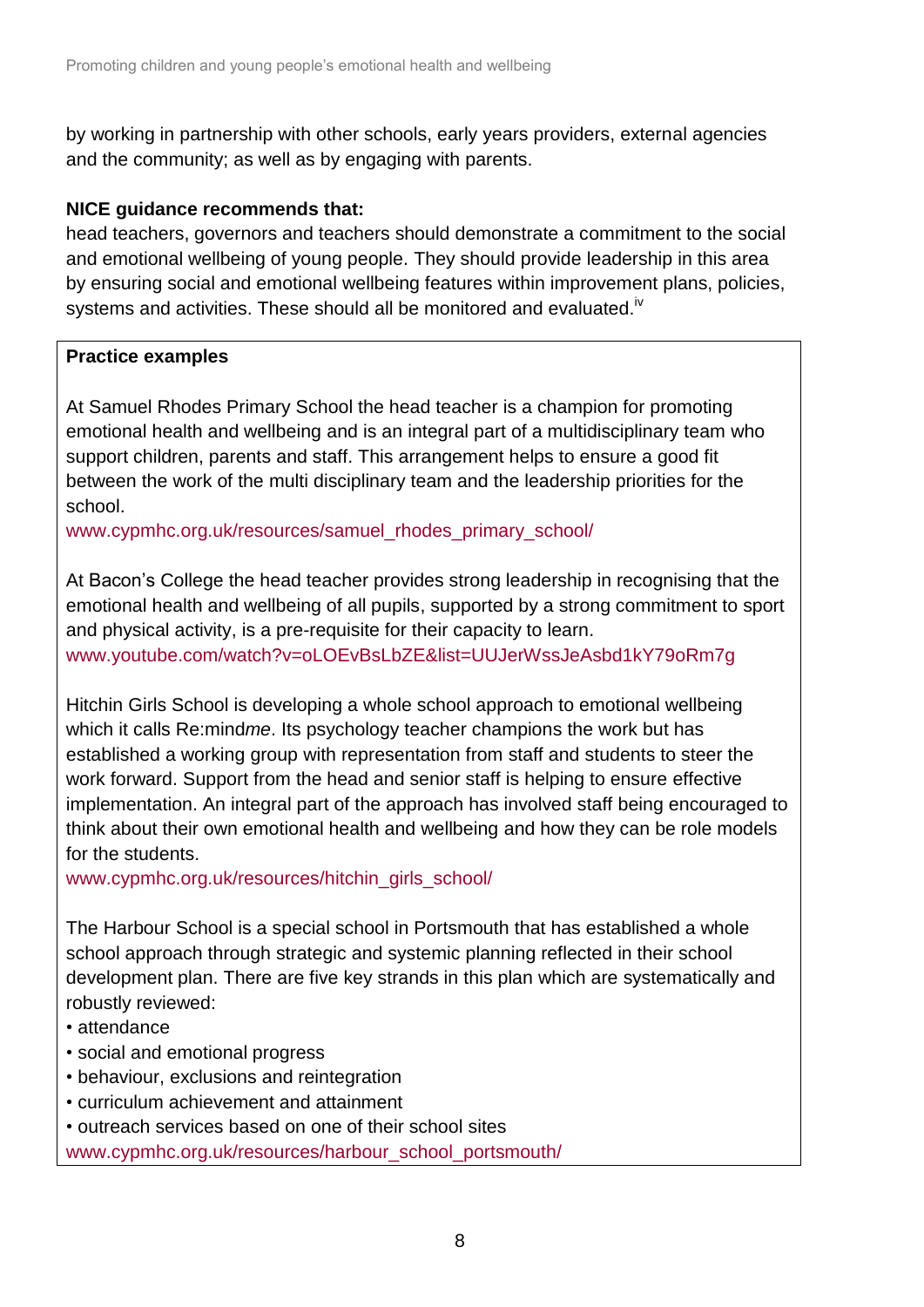# School ethos and environment

The physical, social and emotional environment in which staff and students spend a high proportion of every week day has been shown to affect their physical, emotional and mental health and wellbeing as well as impacting on attainment.<sup>xxiii</sup>

Relationships between staff and students, and between students, are critical in promoting student wellbeing and in helping to engender a sense of belonging to and liking of school or college. $^{xxiv}$ 

Key question: How does the school or college's culture promote respect and value diversity?

### **Links with the Ofsted inspection framework**

When judging behaviour and safety Ofsted looks for evidence of a positive ethos that fosters improvements in the school as well as the promotion of safe practices and a culture of safety.<sup>xxii</sup>

As part of the inspection process inspectors will ask to see records and analysis of bullying, including racist, disability and homophobic bullying and will ask young people about their experiences of learning and behaviour in the school, including bullying. The school will be judged on the effectiveness of its actions to prevent and tackle all forms of bullying and harassment.<sup>[xxii](#page-6-0)</sup>

### **NICE guidance recommends that:**

primary eduction providers:

- create an ethos and conditions that support positive behaviours for learning and for successful relationships
- provide an emotionally secure and safe environment that prevents any form of bullying or violence

secondary education providers:

- foster an ethos that promotes mutual respect, learning and successful relationships among young people and staff. Create a culture of inclusiveness and communication that ensures all young people's concerns can be addressed (including the concerns of those who may be at particular risk of poor mental health)
- provide a safe environment which nurtures and encourages young people's sense of self-worth and self-efficacy, reduces the threat of bullying and violence and promotes positive behaviours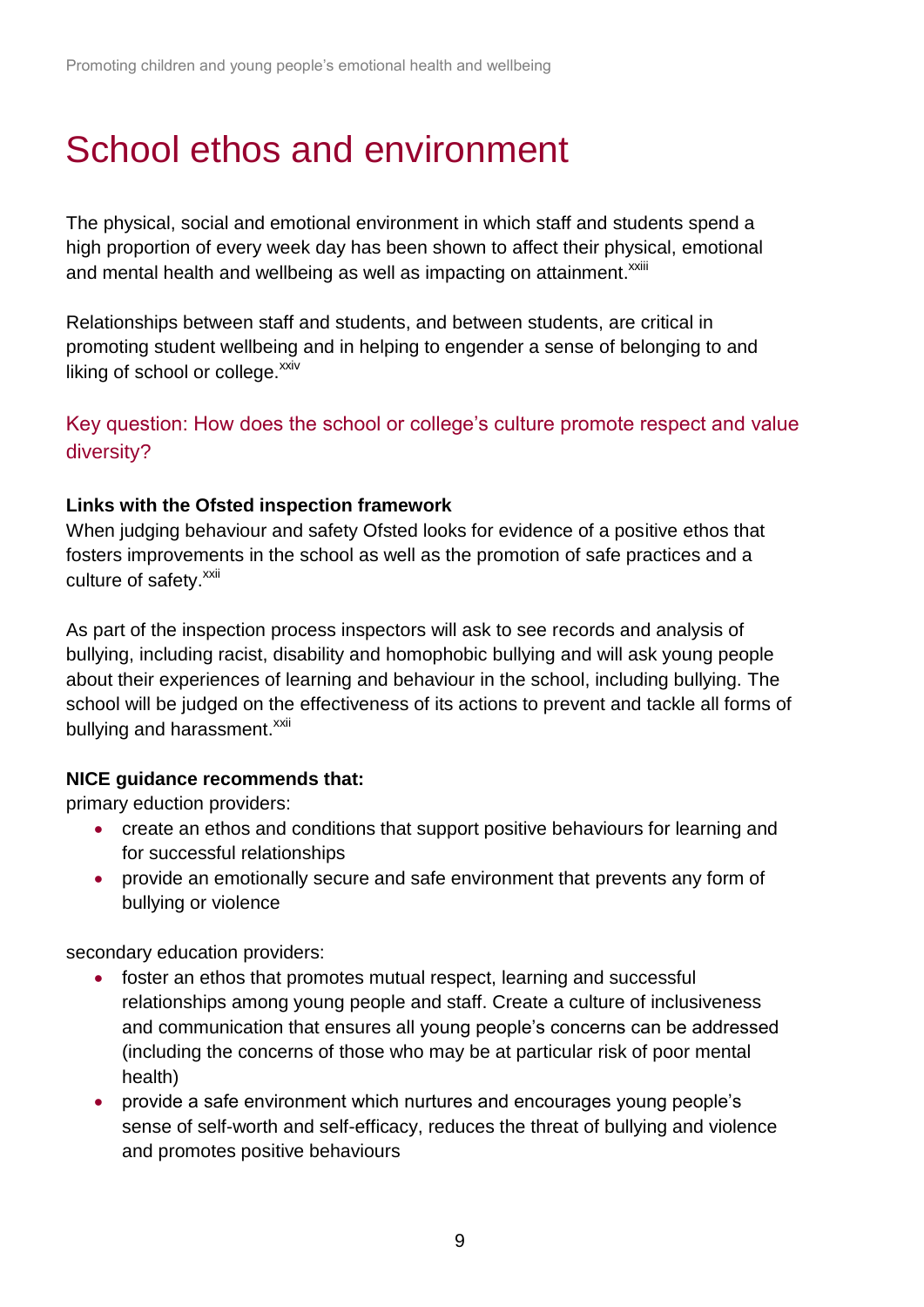### **Practice examples**

Framwellgate School Durham sees emotional wellbeing as a key factor in enabling students to achieve their full educational potential and to become responsible individuals well prepared for life beyond school. It has peer mentoring schemes and anti-bullying ambassadors. It has commissioned a social enterprise to run inspirational workshops with the students which focus on personal, social and employability skills. Evaluation of the work demonstrates that it has helped students gain an insight into why they behave in the way they do, and has made them more confident, and more empathic.

[www.cypmhc.org.uk/resources/framwellgate\\_school\\_durham/](http://www.cypmhc.org.uk/resources/framwellgate_school_durham/)

At Epsom Downs Primary School, the children are taught to embrace and value difference and this is incorporated into the curriculum wherever possible. The school takes an active role in anti-bullying week and children from across the key stages take part in workshops and activities to teach them to address diversity in a positive way. [www.cypmhc.org.uk/resources/epsom\\_downs\\_primary\\_school\\_childrens\\_centre/](http://www.cypmhc.org.uk/resources/epsom_downs_primary_school_childrens_centre/)

The first wave of the Social and Emotional Aspects of Learning (SEAL) programme<sup>xxv</sup> delivered in England focussed on creating an ethos and climate in schools to promote social and emotional skills. The evaluation found 50% of teachers perceived that pupil listening skills had improved and 44% perceived that pupil concentration levels had improved. Factors identified as contributing to the programme's efficacy included the commitment of senior management, sufficient time allocated for staff to develop an understanding of the programme and to plan for its implementation, appointing a designated coordinator and adopting a whole school approach. [www.gov.uk/government/publications/social-and-emotional-aspects-of-learning-seal-](https://www.gov.uk/government/publications/social-and-emotional-aspects-of-learning-seal-programme-in-secondary-schools-national-evaluation)

[programme-in-secondary-schools-national-evaluation](https://www.gov.uk/government/publications/social-and-emotional-aspects-of-learning-seal-programme-in-secondary-schools-national-evaluation)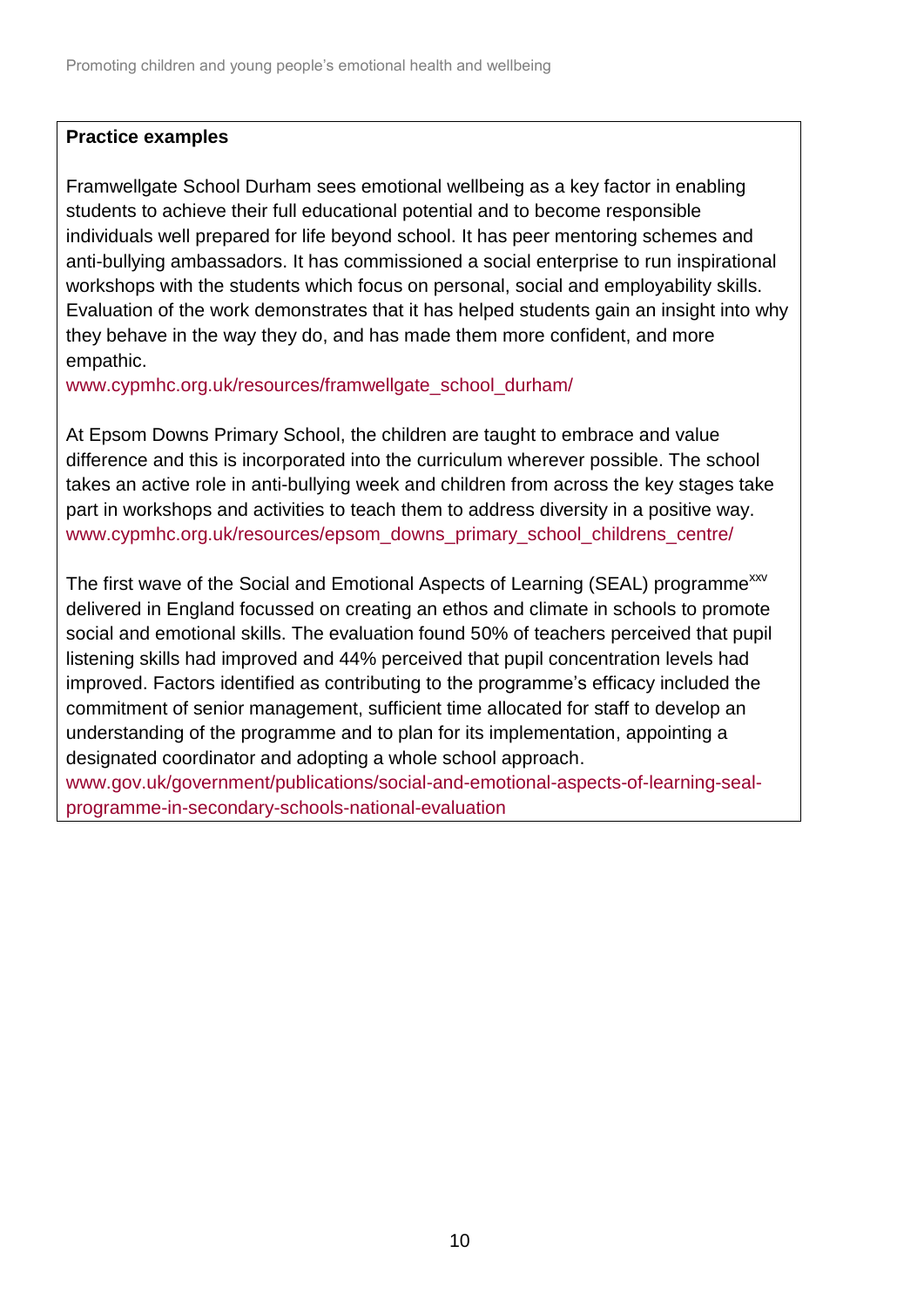# Curriculum, teaching and learning

School-based programmes of social and emotional learning have the potential to help young people acquire the skills they need to make good academic progress as well as benefit pupil health and wellbeing.<sup>i, xxvi</sup>

Opportunities exist to develop and promote social and emotional skills through both a dedicated Personal Social Health and Economic education (PSHE) curriculum and the wider curriculum. The PSHE Association has published advice for teachers on preparing to teach about mental health and emotional wellbeing [\(www.pshe](http://www.pshe-association.org.uk/emotionalhealth)[association.org.uk/emotionalhealth\)](http://www.pshe-association.org.uk/emotionalhealth).

Pupils and students are more likely to engage in lessons that focus on emotional wellbeing if they are of practical application and relevant to them. There are a range of ways of getting insights into pupil need ranging from validated assessment tools (see p17-18) to feedback from existing fora such as school councils or local area youth councils. Assessment of learning is important and both teachers and pupils will want to know that what has been taught has been learnt, and that learning is progressing.

There may be stages during the academic year that provide opportunities for a specific curricular focus, for example learning skills for coping with transition periods or learning skills for coping with the pressures of studying for exams. There may also be times when it will be appropriate for a focus to be given to a locally topical issue.

# Key question: What focus is given within the curriculum to social and emotional learning and promoting personal resilience, and how is learning assessed?

## **Links with the Ofsted inspection framework**

The quality of teaching in the school is a key Ofsted judgement area. The inspection criteria states that the role of teaching is to promote learning and the acquisition of knowledge by pupils and to raise achievement, but also to promote the pupils' spiritual, moral, social and cultural development.<sup>[xxii](#page-6-0)</sup>

### **NICE guidance recommends that:**

primary education providers:

• include a curriculum that integrates the development of social and emotional skills within all subject areas (these skills include problem-solving, coping, conflict management/ resolution and understanding and managing feelings)

secondary education providers: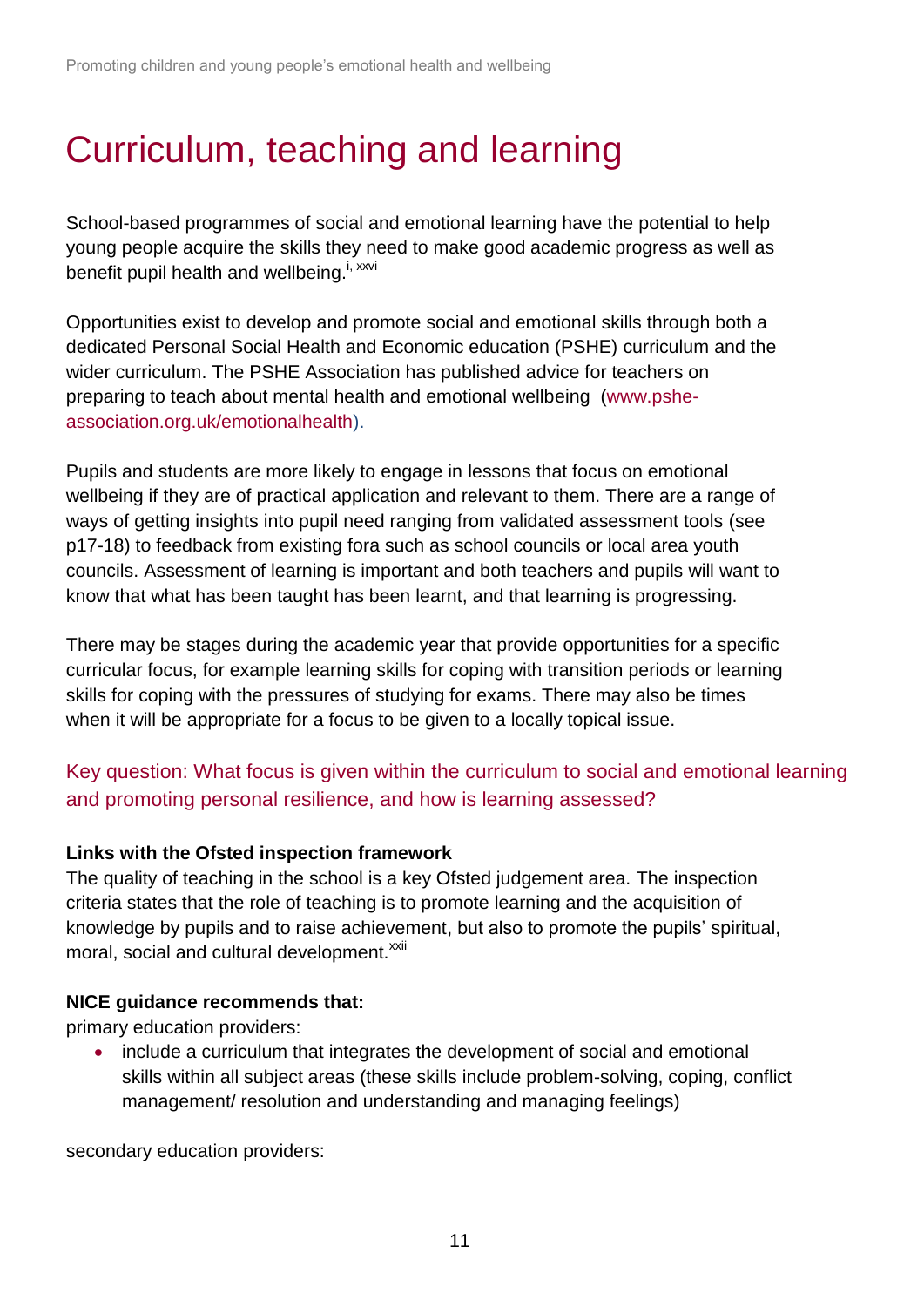- provide a curriculum that promotes positive behaviours and successful relationships and helps reduce disruptive behaviour and bullying. This can be achieved by integrating social and emotional skills development within all areas of the curriculum. Skills that should be developed include motivation, selfawareness, problem-solving, conflict management and resolution, collaborative working, how to understand and manage feelings and how to manage relationships with parents, carers and peers
- tailor social and emotional skills education to the developmental needs of young people. The curriculum should build on learning in primary education and be sustained throughout their education, reinforcing curriculum learning through, for example, extra curricular activities

## **Practice examples**

The Penn Resilience Programme**xxvii** (PRP) is an 18-lesson curriculum for 11-13 year olds, which supports young people to develop skills such as emotional intelligence, flexible and accurate thinking, self-efficacy, assertive communication and problem solving. The programme is intended to empower young people to be more resilient in dealing with setbacks and make the most of opportunities both inside and outside of school. Three local authorities in England piloted the programme. The evaluation found the programme had a positive impact on pupils application of skills to real life situations, a short term improvement in depression symptom scores, school attendance rates and academic attainment in English and greater impact for the most vulnerable groups. www.cypmhc.org.uk/resources/how to thrive penn resilience programme/

How to Thrive provide training for teachers who want to teach the Penn Resilience Programme (PRP) lessons. How to Thrive provide a five-day programme that provides the skills and knowledge required to teach the PRP curriculum to children and young people. This training allows participants to develop their own personal resilience and then apply this insight to teaching the curriculum to young people. The PRP is a licenced model and only those who have received training through an accredited body such as How to Thrive can legitimately teach the PRP curriculum. How to Thrive are currently leading a national project called Healthy Minds that is training teachers in 32 schools to deliver a four year curriculum (including the PRP). howtothrive.org/healthy-minds/

Wellington College has been teaching wellbeing lessons since 2006. PSHE lessons were overhauled in order to effectively engage students. A 60-hour programme embedded over a four year period has been developed focussed on enabling students to flourish. Students embark upon this course in year 9 when they arrive at the school and complete it at the end of their lower sixth form year. [www.cypmhc.org.uk/resources/wellington\\_college/](http://www.cypmhc.org.uk/resources/wellington_college/)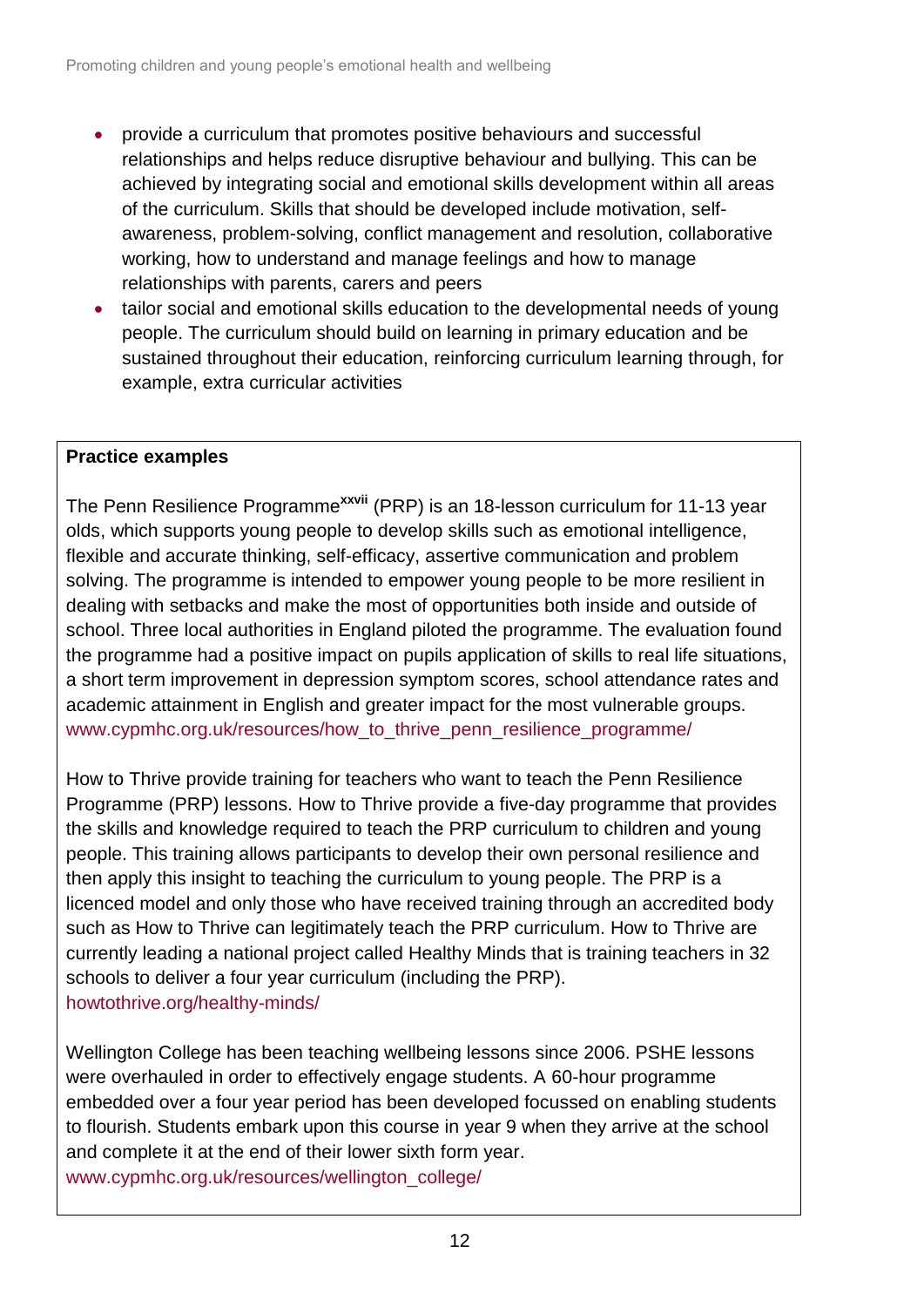The PSHE Association has produced a number of resources to help schools incorporate emotional health and wellbeing into PSHE lessons. [www.cypmhc.org.uk/resources/pshe\\_association/](http://www.cypmhc.org.uk/resources/pshe_association/)

YoungMinds suggests some simple and practical ways of incorporating emotional wellbeing into the curriculum. [vimeo.com/40735380](http://vimeo.com/40735380)

See [www.ofsted.gov.uk/resources/goodpractice](http://www.ofsted.gov.uk/resources/goodpractice) for good practice case studies available via Ofsted. See p 27 for further details of curriculum resources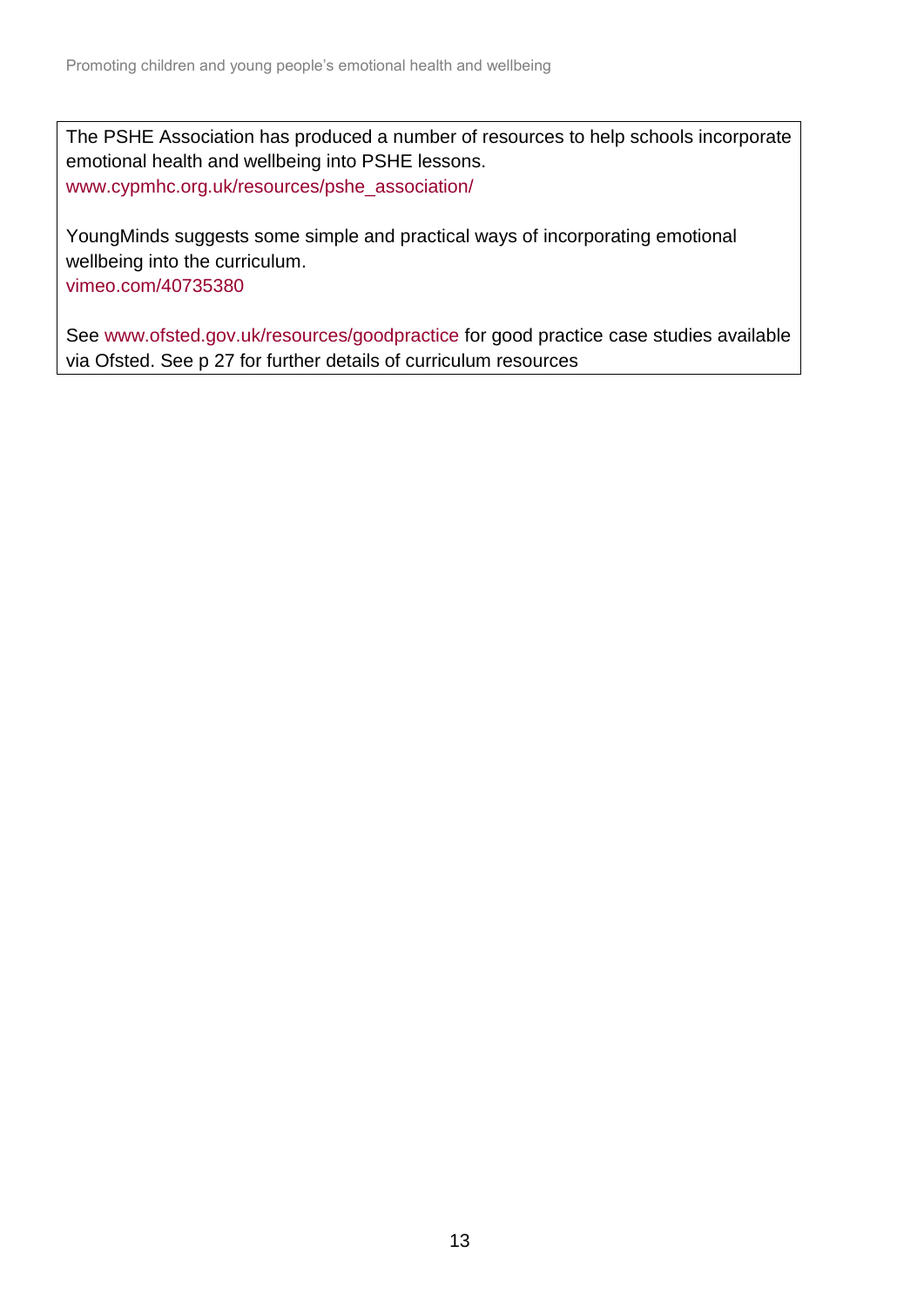# Student voice

Involving students in decisions that impact on them can benefit their emotional health and wellbeing by helping them to feel part of the school and wider community and to have some control over their lives. At an individual level, benefits include helping students to gain belief in their own capabilities, including building their knowledge and skills to make healthy choices and developing their independence. Collectively, students benefit through having opportunities to influence decisions, to express their views and to develop strong social networks.

# Key question: How does the school or college ensure all students have the opportunity to express their views and influence decisions?

## **Links with the Ofsted inspection framework**

Ofsted Inspectors must have regard to the views of pupils.

When assessing the level of behaviour and safety in schools, inspections should look at a small sample of case studies in order to evaluate the experience of particular individuals and groups, including disabled pupils and those who have special educational needs, looked after children and those with mental health needs. <sup>[xxii](#page-6-0)</sup>

### **NICE guidance recommends:**

that secondary education providers:

- develop partnerships between young people and staff to formulate, implement and evaluate organisation-wide approaches to promoting social and emotional wellbeing
- introduce a variety of mechanisms to ensure all young people have the opportunity to contribute to decisions that may impact on their social and emotional wellbeing
- involve young people in the creation, delivery and evaluation of training and continuing professional development activities in relation to social and emotional wellbeing

### **Practice examples**

St Albans Youth Council (SAYC), which is supported by Youth Connexions, works alongside and presents its concerns to the district council. Following a number of suicides in the area, SAYC conducted a survey of 1,800 year 8 and year 10 students in 2012 from schools in the district and a follow-up survey in 2014 of 2,700 people, which included students and teachers. It identified high levels of stress in students with some requiring support for more serious mental health issues. Many of these students did not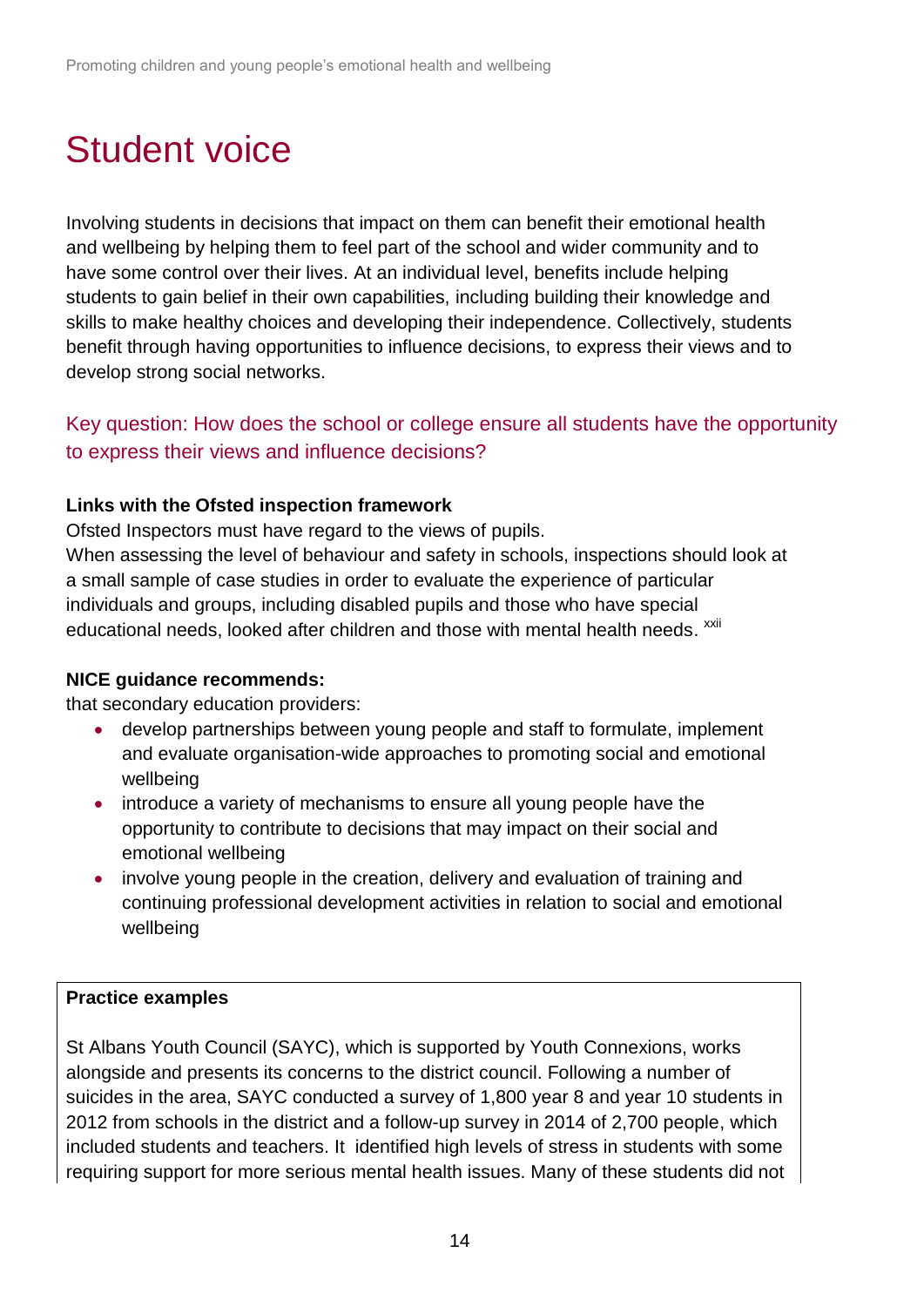know about school-based counselling and indicated that they would approach their teacher if they needed support for a personal issue.

The SAYC was so concerned about the high levels of mental health need and the funding difficulties of a local youth counselling service that it presented a letter to the district council asking it what it was going to do to prevent suicides in local young people. As a result of this the district council set aside £15,000 of ring-fenced money to promote mental health and wellbeing. This ring-fenced money is being used to promote workshops focussed on the five ways to wellbeing. $^3$ 

www.cypmhc.org.uk/resources/st\_albans\_youth\_council\_and\_youth\_connexions/

The Haven is an integrated health centre that is co-located and managed by Budehaven Community School. There is a student management group which has representation from young people of all ages, including sixth formers. Involving young people in this way helps to give them ownership of the centre. The student management group was involved in setting-up and running the Haven. It was heavily involved in designing the Haven and was instrumental in obtaining funds to furnish the building. This has resulted in the service being very young person friendly, which encourages students to access the service.

[www.cypmhc.org.uk/resources/the\\_haven\\_budehaven\\_community\\_school/](http://www.cypmhc.org.uk/resources/the_haven_budehaven_community_school/)

l

 $3$  The New Economics Foundation identified 5 key elements that have been shown to promote wellbeing: Connect; Be Active; Take Notice; Learning and Giving. These are being promoted as 'The 5 ways to wellbeing'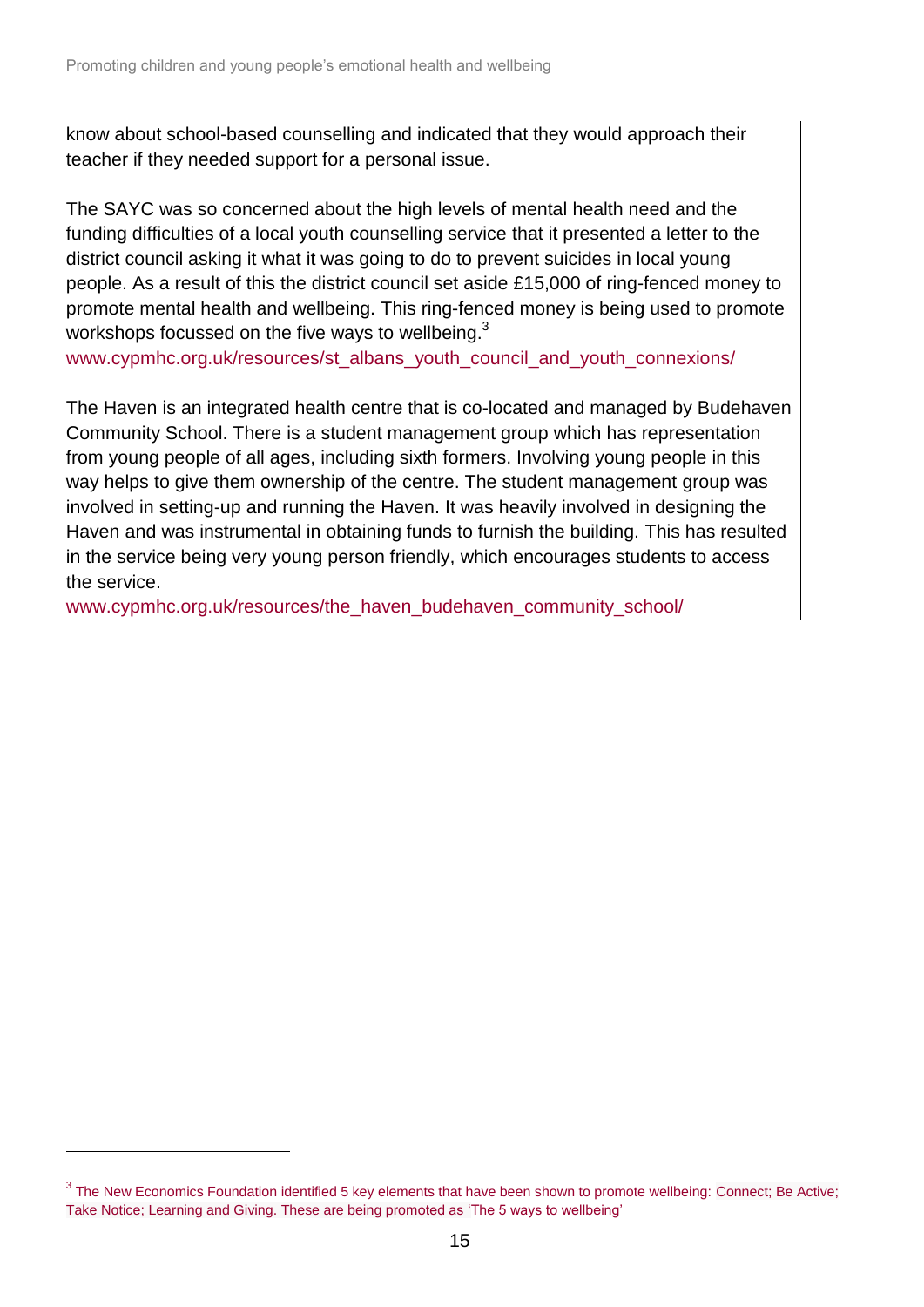# Staff development, health and wellbeing

It is important for staff to access training to increase their knowledge of emotional wellbeing and to equip them to be able to identify mental health difficulties in their students. This includes being able to refer them to relevant support either within the school or from external services. The report of the Children and Young People's Mental Health and Wellbeing Taskforce recommends that staff working with children and young people in universal settings, including schools, should receive training in children and young people's development and behaviours but should not be expected to replace specialist services. <sup>xix</sup>

DfE has produced advice to help schools identify potential mental health problems as well as give advice on commissioning services and how to make a referral to child and adolescent mental health services (CAMHS).<sup>[xi](#page-3-0)</sup>

The government has also funded an e-learning platform developed by experts in children and young people's mental health and emotional health and wellbeing called MindEd [\(www.minded.org.uk/\)](https://www.minded.org.uk/).

Promoting staff health and wellbeing is also an integral principle of the whole school approach to emotional health and wellbeing. Teaching and learning establishments can demonstrate a commitment to staff health and wellbeing in a number of ways. For example, by providing opportunities for assessing the emotional health and wellbeing needs of staff, by providing support to enable staff to reflect on and to take actions to enhance their own wellbeing and by promoting a work-life balance for staff. A good way of driving these changes is through the Workplace Wellbeing Charter National Standards. The standards set out action across a number of areas, including mental health and wellbeing, and provide a roadmap for driving improvements in workplace health. For more information see the Charter website [\(www.wellbeingcharter.org.uk\)](http://www.wellbeingcharter.org.uk/).

# Key question: How are staff supported in relation to their own health and wellbeing and to be able to support student wellbeing?

### **Links with the Ofsted inspection framework**

The quality of teaching is a key judgement area for Ofsted. The inspection criteria refers to the importance of ensuring that all teaching staff benefit from appropriate professional development and that performance is rigorously managed. <sup>xxii</sup>

When assessing leadership and management, inspectors must consider the school's use of performance management and the effectiveness of strategies for improving teaching. This should include the extent to which professional development is based on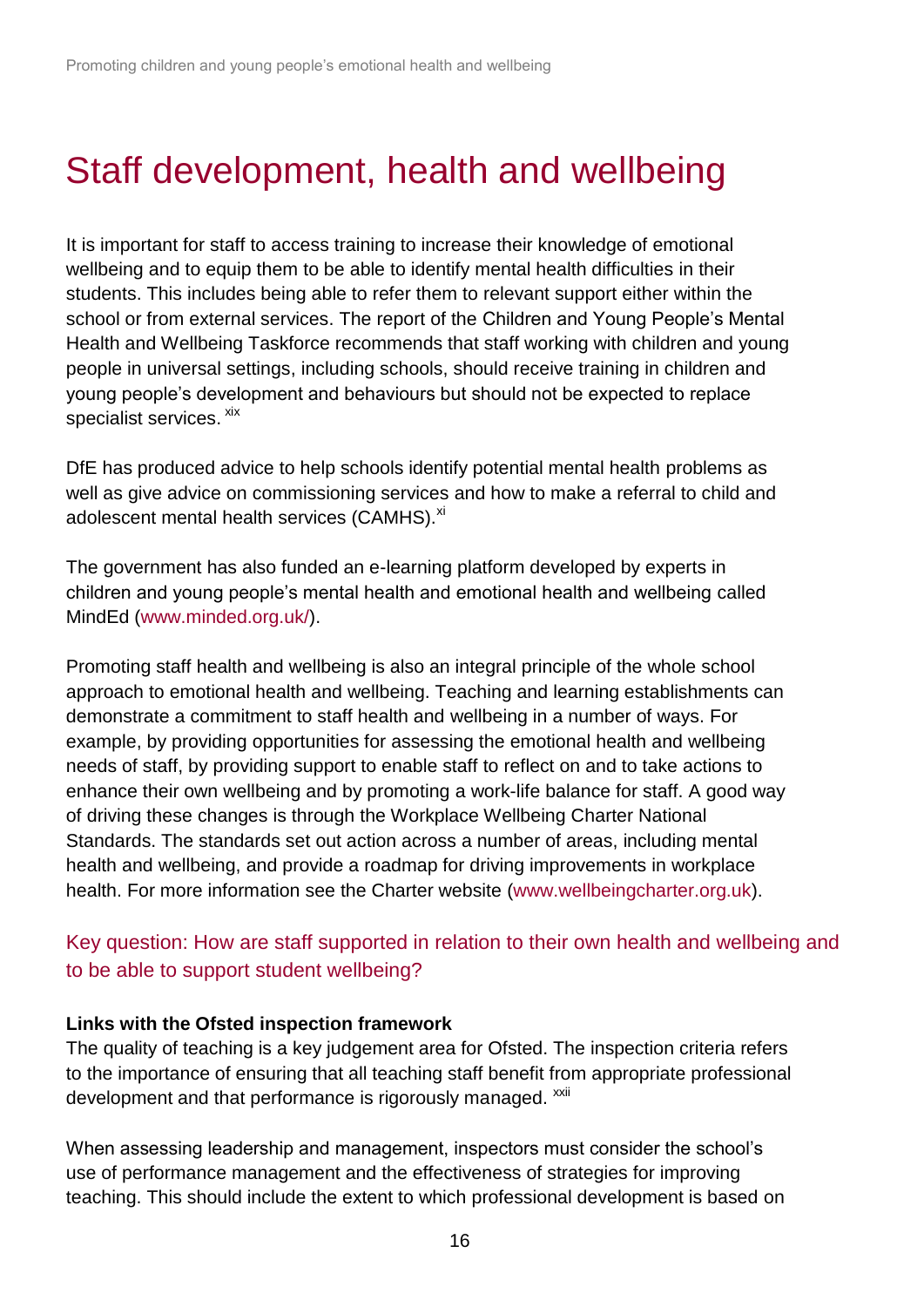the identified needs of staff and the induction needs of newly qualified teachers and teachers at an early stage of their career.

### **NICE guidance recommends:**

that primary education providers:

- offer teachers and practitioners in schools training and support in how to develop children's social, emotional and psychological wellbeing
- train and develop teachers and practitioners so that they have the knowledge, understanding and skills to deliver a curriculum that integrates the development of social and emotional skills within all subject areas effectively. The training should include how to manage behaviours and how to build successful relationships
- ensure teachers and practitioners are trained to identify and assess the early signs of anxiety, emotional distress and behavioural problems among primary school children. They should also be able to assess whether a specialist should be involved and make an appropriate request

that secondary education providers:

- integrate social and emotional wellbeing within the training and continuing professional development of practitioners and governors involved in secondary education
- ensure practitioners have the knowledge, understanding and skills they need to develop young people's social and emotional wellbeing

### **Practice examples**

Hitchin Girls School's re:mind*me* initiative actively encourages staff to think about their own emotional health and wellbeing.

[www.cypmhc.org.uk/resources/hitchin\\_girls\\_school/](http://www.cypmhc.org.uk/resources/hitchin_girls_school/)

Bristol University is undertaking a research project that is looking at the effects of providing school staff with support for their wellbeing via a peer support service, and training in supporting student wellbeing using Youth Mental Health First Aid (MHFA). The project is called Wellbeing in Secondary Education (WISE). [www.bris.ac.uk/social-community-medicine/projects/wise/](http://www.bris.ac.uk/social-community-medicine/projects/wise/)

Islington CAMHS offer all schools the 'Solihull Approach Training'<sup>xxviii</sup> which gives school staff a framework to help them work with children and parents and gives them a better understanding of mental health issues and how they can help support their students. The training also gives schools a shared language with the CAMHS workers which helps support integrated working.

www.solihullapproachparenting.com/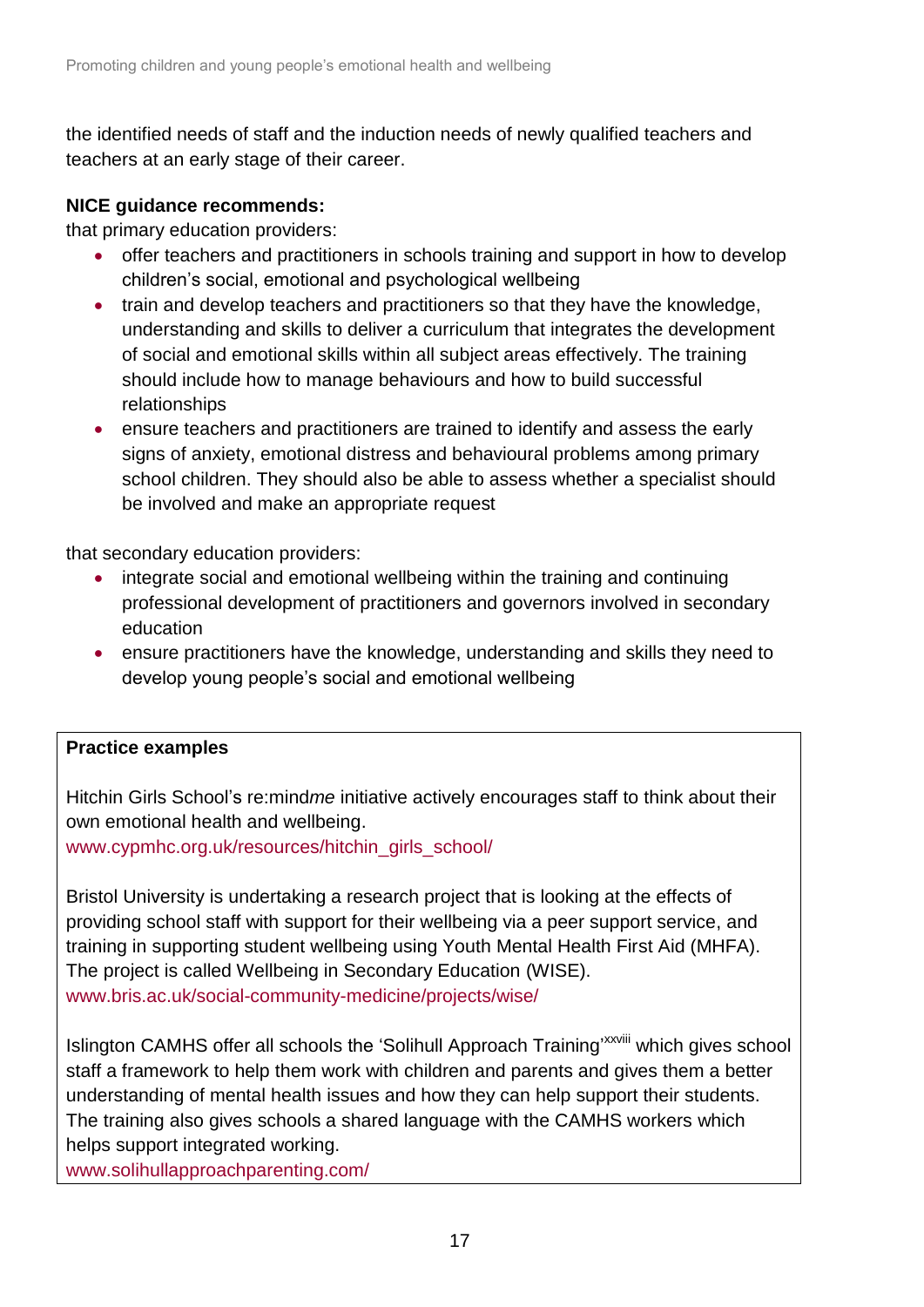# Identifying need and monitoring impact

There are a variety of tools that education settings can use as the basis for understanding and planning a response to pupils' emotional health and wellbeing needs. The tools range from simple feedback forms to validated measures which can focus on both wellbeing and mental health.

Defining pupil need on a more formal basis can help to inform commissioning decisions at school level, across clusters of schools or at a local authority level. It is equally important to be able to record and monitor the impact of any support that is put in place. Examples of validated tools that can measure mental wellbeing include:

- the Stirling children's wellbeing scale this is a holistic, positively worded scale, developed by the Stirling Educational Psychology Service, that is suitable for educational professionals looking to measure emotional and psychological wellbeing in children aged eight to 15 years [www.friendsforlifescotland.org/site/The%20Stirling%20Children's%20Wellbeing](http://www.friendsforlifescotland.org/site/The%20Stirling%20Children) [%20Scale.pdf](http://www.friendsforlifescotland.org/site/The%20Stirling%20Children)
- the Warwick-Edinburgh mental wellbeing scale (WEMWBS) this is also a positively worded scale that can be used to measure wellbeing with young people aged 13 and over. It is recommended that it is used with samples of over 100 people. The shorter version, which has seven questions, can be found at [www2.warwick.ac.uk/fac/med/research/platform/wemwbs/swemwbs\\_7\\_item.pdf](http://www2.warwick.ac.uk/fac/med/research/platform/wemwbs/swemwbs_7_item.pdf) The more comprehensive scale and advice on how to calculate a wellbeing score can be found at [www.nhs.uk/Tools/Documents/Wellbeing%20self](http://www.nhs.uk/Tools/Documents/Wellbeing%20self-assessment.htm)[assessment.htm](http://www.nhs.uk/Tools/Documents/Wellbeing%20self-assessment.htm)

For tools, such as the strengths and difficulties questionnaire (SDQ), designed to focus more on assessing targeted and specialist mental health needs, please see DfE guidance.<sup>[xi](#page-3-0)</sup>

Key question: How does the school or college assess the needs of students and the impact of interventions to improve wellbeing?

## **Links with the Ofsted inspection framework**

When inspecting the quality of leadership in and management of the school Ofsted inspectors should consider the effectiveness of monitoring and evaluation and the extent to which it is shared with governors. They should also consider how well the school meets the needs of all vulnerable groups of pupils.<sup>[xxii](#page-6-0)</sup>

Assessing and responding to the emotional health and wellbeing needs of children and learners, and taking steps to mitigate the impact this has on their capacity to learn could provide supportive evidence in relation to all key judgement areas: the achievement of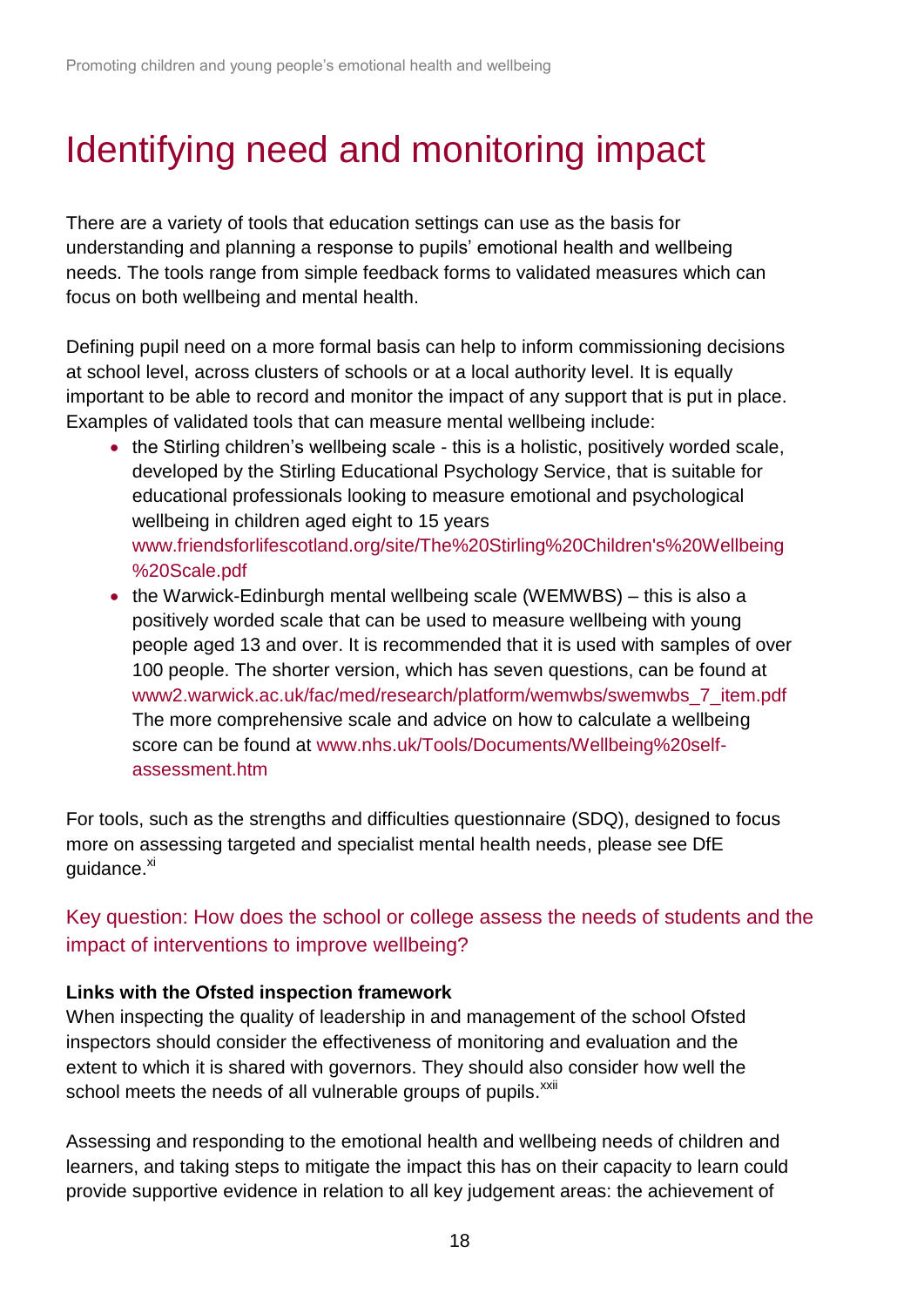pupils at the school, the quality of teaching in the school, the behaviour and safety of pupils at the school and the quality of leadership in and management of the school.

### **NICE guidance recommends:**

that secondary education providers:

 systematically measure and assess young people's social and emotional wellbeing and use these outcomes as the basis for planning activities and evaluating their impact

### **Practice examples**

l

Epson Down's Primary School uses happy/sad sheets to enable lunchtime staff and class teachers to track emotional wellbeing and look for signs of bullying or withdrawal. The school provides a range of support for children from assigning them a lunchtime buddy to providing a 'Circle of Friends' intervention,<sup>xxix</sup> a team of support, primarily peer support around the child, and via its 'Nurture Room'<sup>4</sup> service. [www.cypmhc.org.uk/resources/epsom\\_downs\\_primary\\_school\\_childrens\\_centre/](http://www.cypmhc.org.uk/resources/epsom_downs_primary_school_childrens_centre/)

At Langley Primary School each child has a peg with their name on it. Every morning and at points throughout the day they are invited to place the peg on the class's feelings chart. This gives the teacher some immediate feedback as to how each child is feeling. [www.tes.co.uk/ResourceDetail.aspx?storuyCode=6120460](http://www.tes.co.uk/ResourceDetail.aspx?storuyCode=6120460)

Smithy Bridge Primary School in Rochdale used an adapted version of the Stirling Wellbeing Scale to measuring wellbeing in year 6 students. It used its data to evaluate how well new activities and interventions designed to improve wellbeing were actually working and whether they were worth the investment.

[www.cypmhc.org.uk/resources/smithy\\_bridge\\_primary\\_school/](http://www.cypmhc.org.uk/resources/smithy_bridge_primary_school/)

Framwellgate School Durham was able to demonstrate to its governors that its counselling service enhanced the motivation of students, impacted positively on their attendance and learning, and as such improved standards. This enabled the school to invest in further developing the counselling service. [www.cypmhc.org.uk/resources/download/111/](http://www.cypmhc.org.uk/resources/download/111/)

Place2Be uses well-researched measures to assess how its services are improving children's emotional wellbeing. This data is used to evaluate how well a commissioned service or other intervention is working and whether it is actually helping students. [www.cypmhc.org.uk/resources/place2be/](http://www.cypmhc.org.uk/resources/place2be/)

<sup>&</sup>lt;sup>4</sup> A nurture room, is a small structured teaching group for students showing signs of behavioural, social or emotional difficulties, particularly those who are experiencing disruption or distress outside of school. For more information see http://www.nurturegroups.org/introducing-nurture/what-nurture-group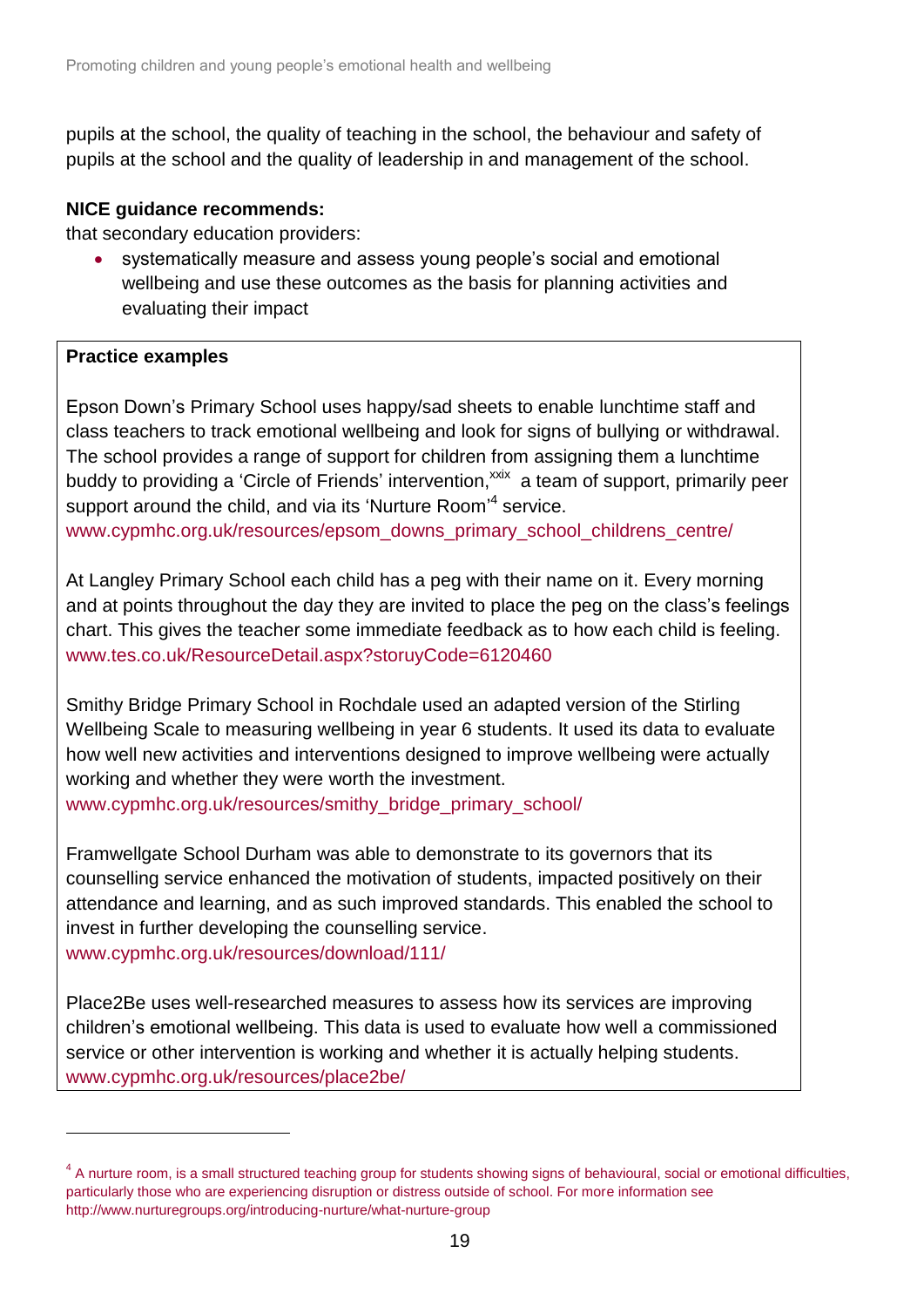# Working with parents/carers

The family plays a key role in influencing children and young people's emotional health and wellbeing.<sup>xxx, xxxi</sup> There is strong evidence that well implemented universal and targeted interventions supporting parenting and family life that offer a combination of emotional, parenting and practical life circumstances (combining drug, alcohol and sex education, for example) have the potential to yield social as well as economic benefits.<sup>xxxii</sup>

Key question: How does the school or college work in partnership with parents and carers to promote emotional health and wellbeing?

### **Links with the Ofsted inspection framework**

The Ofsted inspection criteria expects schools to be engaging parents in supporting pupils' achievement, behaviour and safety and their spiritual, moral, social and cultural development.

Ofsted inspectors have a duty to have regard for the views of parents. Inspectors will also take account of the results of any surveys carried out or commissioned by the school.<sup>xxii</sup>

### **NICE guidance recommends:**

that primary education providers:

- support all pupils and, where appropriate, their parents or carers (including adults with responsibility for looked after children)
- offer support to help parents or carers develop their parenting skills. This may involve providing information or offering small, group-based programmes run by community nurses (such as school nurses and health visitors) or other appropriately trained health or education practitioners
- give all parents details of the school's policies on promotiong social and emotional wellbeing and preventing mental health problems

that secondary education providers:

- work in partnership with parents, carers and other family members to promote young people's social and emotional wellbeing
- help reinforce young people's learning from the curriculum by helping parents and carers to develop their parenting skills. This may involve providing information or offering small, group-based programmes run by appropriately trained health or education practitioners
- ensure parents, carers and other family members living in disadvantaged circumstances are given the support they need to participate fully in activities to promote social and emotional wellbeing. This should include support to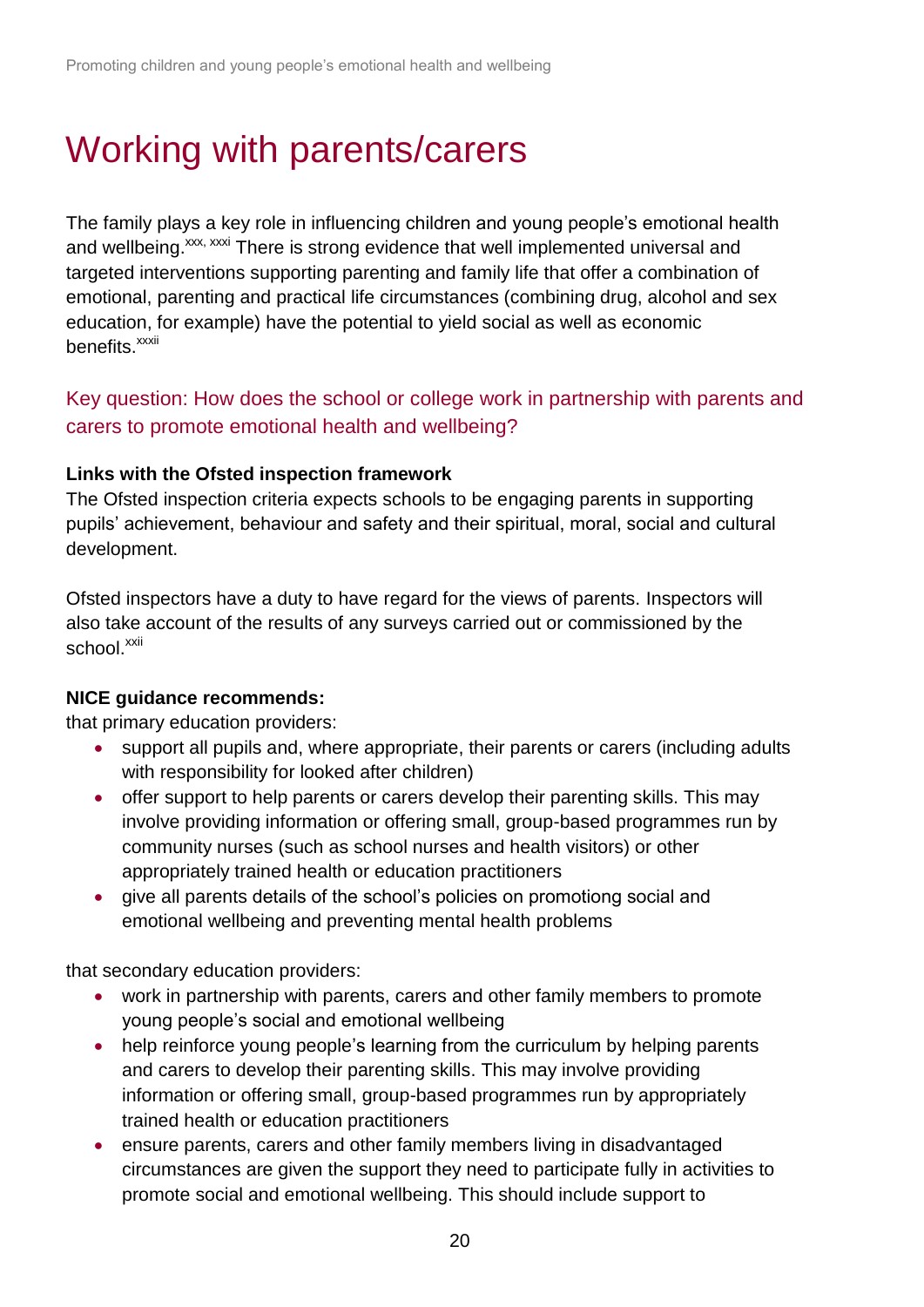participate fully in any parenting sessions, for example by offering a range of times for the sessions or providing help with transport and childcare. This might involve liaison with family support agencies

### **Practice examples**

Samuel Rhodes Primary School has successfully provided parenting classes, which were delivered by the multidisciplinary team who work within the school. [www.cypmhc.org.uk/resources/samuel\\_rhodes\\_primary\\_school/](http://www.cypmhc.org.uk/resources/samuel_rhodes_primary_school/)

Kings Hedges Primary School has commissioned a service for parents called The Red Hen Project. This project is located within the school and is provided by a local charity. The project provides home-school workers who build relationships with families, and works with the children in school and the family at home. It helps families to address issues such as attendance problems, bullying and family break-ups that may cause a barrier to learning.

www.cypmhc.org.uk/resources/kings\_hedges\_educational\_federation/

The Centre for Mental Health has written a briefing for schools about the importance of parenting programmes.

[www.centreformentalhealth.org.uk/pdfs/parenting\\_briefing\\_schools.pdf](http://www.centreformentalhealth.org.uk/pdfs/parenting_briefing_schools.pdf) [www.centreformentalhealth.org,uk/publications/wanting\\_the\\_best\\_for\\_my\\_children.aspx](http://www.centreformentalhealth.org,uk/publications/wanting_the_best_for_my_children.aspx?|D=700) [?|D=700](http://www.centreformentalhealth.org,uk/publications/wanting_the_best_for_my_children.aspx?|D=700)

How to Thrive runs evidence-based interventions in the classroom and other settings to help young people and adults learn the skills of emotional resilience and wellbeing. Parent workshops are one key aspect of How to Thrive's work, helping parents to be a role model for their children regarding how they deal with setbacks and develop resilient thinking.

[howtothrive.org/young-people/parenting/](http://howtothrive.org/young-people/parenting/)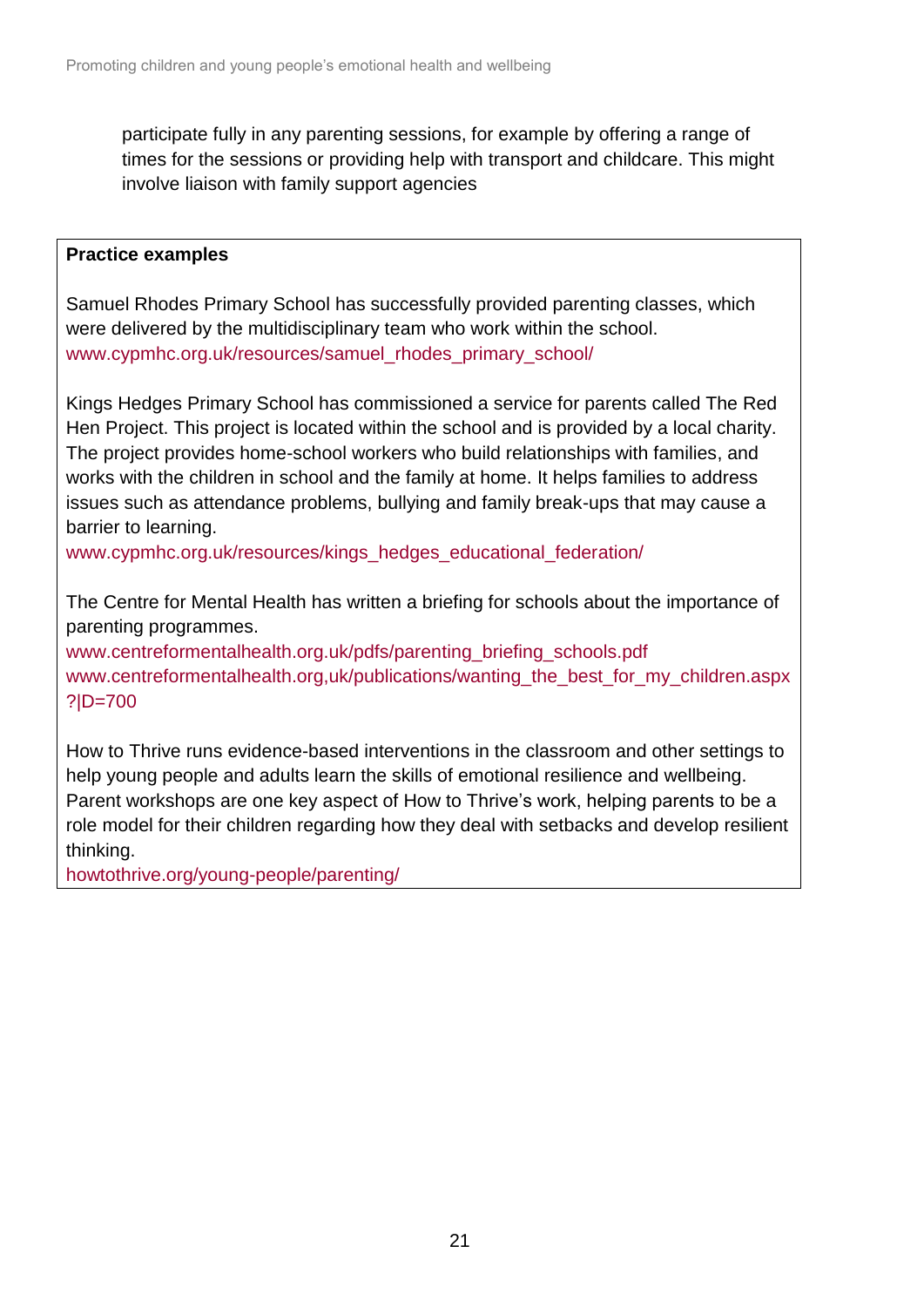# Targeted support

Some children and young people are at greater risk of experiencing poorer mental health. For example those who are in care, young carers, those who have had previous access to CAMHS, those living with parents/carers with a mental illness and those living in households experiencing domestic violence. Delays in identifying and meeting emotional wellbeing and mental health needs can have far reaching effects on all aspects of children and young people's lives, including their chances of reaching their potential and leading happy and healthy lives as adults.<sup>xiii</sup>

There is good advice already available from DfE that focusses on the role of schools in providing targeted support and specialist provision for pupils with particular mental health and wellbeing needs.<sup>[ix,](#page-3-1) [x,](#page-3-2) xi,xii</sup> This document, therefore, purposefully does not duplicate these existing resources.

The Children and Young People's Mental Health and Wellbeing Taskforce has proposed the introduction of transformation plans for children and young people's mental health and wellbeing. These would be developed with the contribution of schools and would articulate the local offer of services for children and young people's mental health and wellbeing. $x$ <sup>xix</sup>

School nurses and their teams have an important role to play in supporting the emotional and mental health needs of school-aged children<sup>xxxiii</sup> and are equipped to work at community, family and individual levels. Their skills cover identifying issues early, determining potential risks and providing early intervention to prevent issues escalating.<sup>xxxiv</sup> Student feedback indicates how much they value the trusted adult role, face to face interaction and other support provided through school nursing teams.

The Youth Wellbeing Directory [\(www.youthwellbeingdirectory.co.uk/\)](http://www.youthwellbeingdirectory.co.uk/) helps service users and funders find high-quality services to improve the emotional wellbeing and/or mental health of children and young people directly, or by supporting their families and caregivers. The directory enables users to search for services in their area and to have the reassurance that the services being promoted adhere to quality standards.

Schools wishing to gain accreditation for the emotional health and wellbeing support they provide could work towards the AcSEED Award [\(www.acseed.org\)](http://www.acseed.org/). This scheme was founded by young people with direct experience of mental illness. The AcSEED quality assurance mark is presented to schools that have made a substantial effort to support the mental health of their students

[\(www.cypmhc.org.uk/resources/acseed\\_initiative/\)](http://www.cypmhc.org.uk/resources/acseed_initiative/).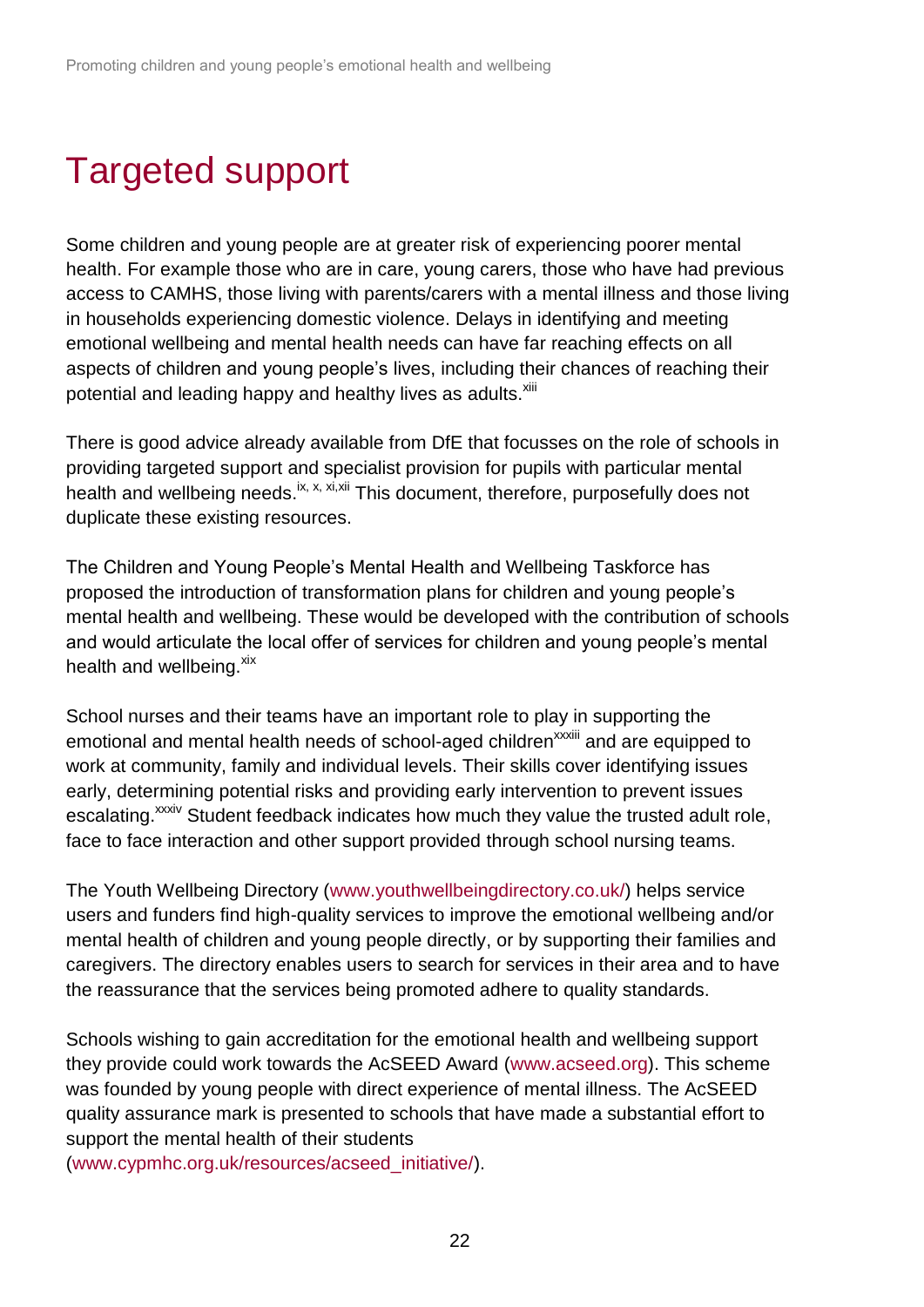Key question: How does the school or college ensure timely and effective identification of students who would benefit from targeted support and ensure appropriate referral to support services?

### **Links with the Ofsted inspection framework**

Ofsted inspectors will be interested in how monitoring ensures that individual children or groups of children with identified needs are targeted, and appropriate interventions are secured so that children receive the support they need, including through effective partnerships with external agencies and other providers.<sup>[xxii](#page-6-0)</sup>

### **NICE guidance recommends:**

that primary education providers:

- provide specific help for those children most at risk (or already showing signs) of social, emotional and behavioural problems
- schools and local authority children's services should work closely with child and adolescent mental health and other services to develop and agree local protocols. These should support a 'stepped care' approach to preventing and managing mental health problems, as defined in NICE clinical guideline 28 on depression in children and young people. The protocols should cover assessment, referral and a definition of the role of schools and other agencies in delivering diferent interventions, taking into account local capacity and service configuration
- $\bullet$  identify and assess in line with the common assessment framework<sup>5</sup> children who are showing early signs of anxiety, emotional distress or behavioural problems
- discuss options for tackling these problems with the child and their parents/carers. Agree an action plan as the first stage of a 'stepped care' approach
- provide a range of interventions that have been proven to be effective, according to the child's needs

that secondary education providers:

l

- ensure young people have access to pastoral care and support, as well as specialist services, including child and adolescent mental health services, so that emotional, social and behavioural problems can be dealt with as soon as they occur
- provide young people with clear and consistent information about the opportunities available for them to discuss personal issues and emotional concerns. Any support offered should take account of local community and education policies and protocols regarding confidentiality

<sup>&</sup>lt;sup>5</sup> Since the publication of NICE guidance on social and emotional wellbeing 'early help assessments' have replaced the former requirements of the common assessment framework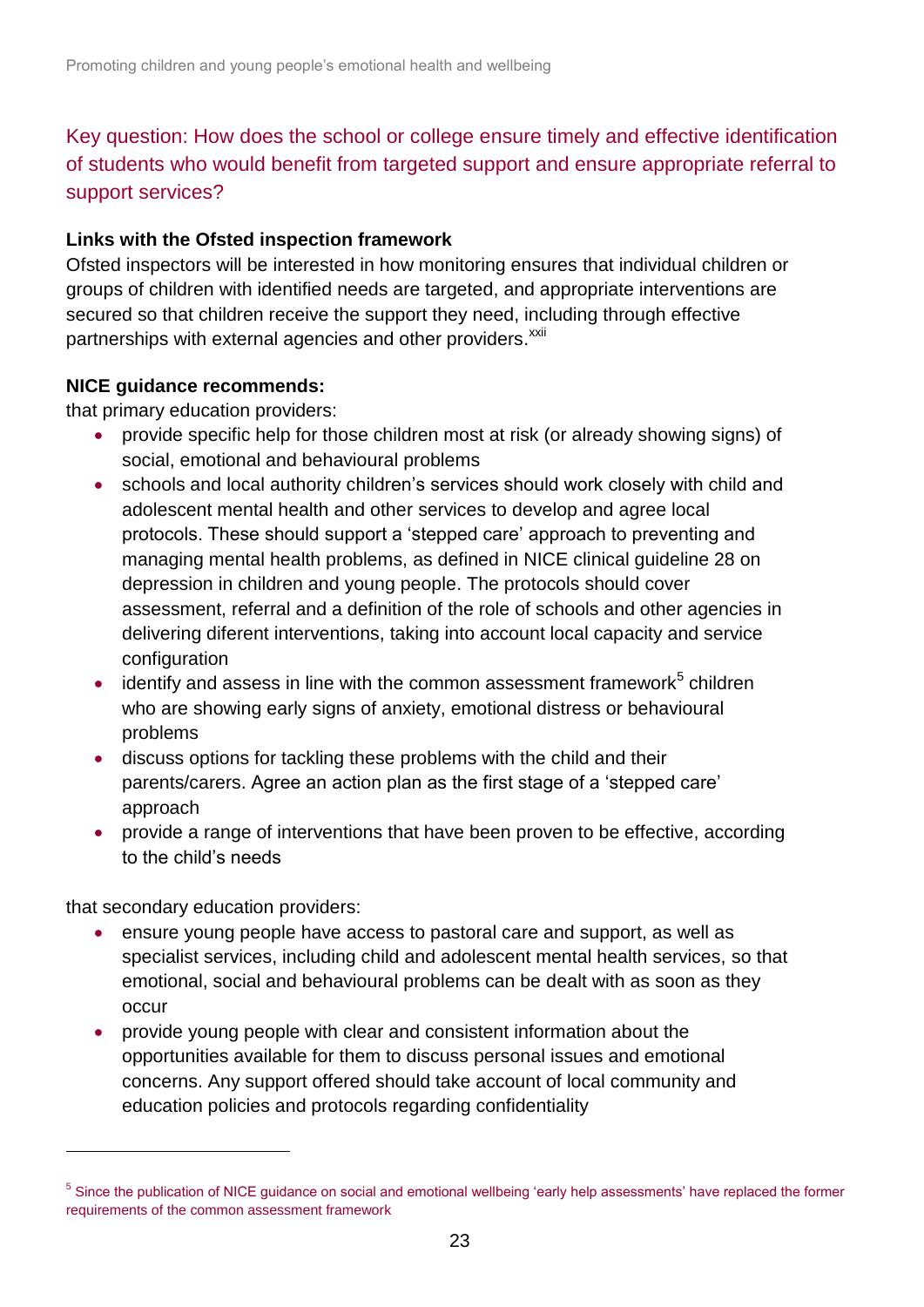provide young people with opportunities to build relationships, particularly those who may find it difficult to seek support when they need it. This could involve developing a peer education or peer mediation approach where young people who act as peer supporters are trained and supported appropriately

### **Practice examples**

Samuel Rhodes Primary School is a special school in Islington that has set-up a multidisciplinary team comprising of a speech and language therapist, occupational therapist, CAMHS workers and a school support worker. This team meets regularly to share information and provide support including training for school staff. [www.cypmhc.org.uk/resources/samuel\\_rhodes\\_primary\\_school/](http://www.cypmhc.org.uk/resources/samuel_rhodes_primary_school/)

Leeds TAMHS (Targeted Mental Health Services in Schools<sup>6</sup>) is a city wide project managed by the health and wellbeing service. It has built on the success of being a TAMHS pilot and provides emotional wellbeing and mental health support in schools, including providing young people with swift and easier access to mental health professionals. Funds were made available by Leeds City Council, NHS Leeds and the Schools Forum to further develop the project after funding of the national pilot ended. The schools have seen the benefits of the service and have match funded the project following an application process.

[www.cypmhc.org.uk/resources/a\\_whole\\_area\\_approach\\_in\\_leeds/](http://www.cypmhc.org.uk/resources/a_whole_area_approach_in_leeds/)

Framwellgate School Durham has a well-established counselling service and it views this provision as part of its duty of care to its students. The counsellors are employed by the local authority and the school buys in their service under a service level agreement. [www.cypmhc.org.uk/resources/framwellgate\\_school\\_durham/](http://www.cypmhc.org.uk/resources/framwellgate_school_durham/)

Kings Hedges Primary School has commissioned a local charity to provide a schoolbased counselling service that provides one-to-one counselling and mentoring. Its work with young children uses a play and arts based approach to develop coping strategies which helps improve pupils' school performance.

[www.cypmhc.org.uk/resources/kings\\_hedges\\_educational\\_federation/](http://www.cypmhc.org.uk/resources/kings_hedges_educational_federation/)

There are school-based counselling services that work nationally. Place2Be, for example, provides one-to-one counselling, group work and a lunchtime self-referral drop-in for when students need a quiet place to talk to a counsellor, as well as providing support for teachers and parents.

[www.cypmhc.org.uk/resources/place2be/](http://www.cypmhc.org.uk/resources/place2be/)

l

<sup>6</sup> Targeted Mental Health in Schools programme (TaMHS) was a 3 year funded programme that ran between 2008-2011 with the aim of helping schools deliver timely support to those with mental health problems and those at increased risk of developing them, with particular emphasis on promoting evidence based practice and interagency working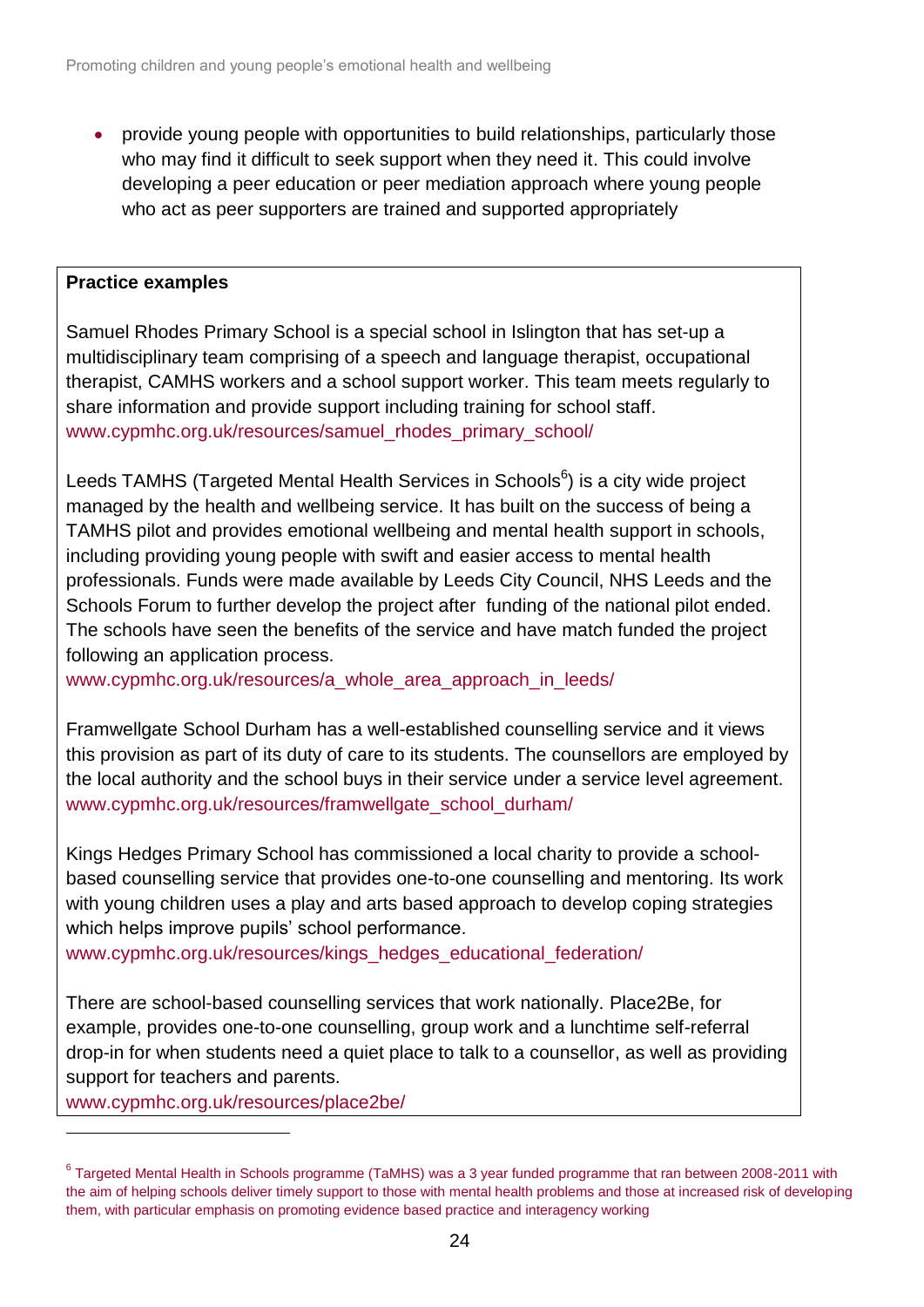Hitchin Girls School has prioritised self-harm as an issue they are addressing. It has been raising awareness of self-harm for students and staff through assemblies. It has been working through how to talk to parents about self-harm as part of their child protection policy. It has also brought in some online training sessions to help give students a better understanding of self-harm. The school also uses a worries box where students can post a note if they are having any problems or if they are concerned about a friend. The school's student development co-ordinator and mental health lead is responsible for the postbox but the aim is for the schools' peer mentors to help these students by listening to their concerns and signposting them to additional support if necessary.

[www.cypmhc.org.uk/resources/hitchin\\_girls\\_school/](http://www.cypmhc.org.uk/resources/hitchin_girls_school/)

Epsom Downs Primary School has invested in support from an external agency that delivers early intervention group support for key stage 1 children who have emotional and behavioural difficulties. This service provides support to all key stage 1 children from across the North Downs Confederation area. It also have a nurture room, which is a small structured teaching group for students showing signs of behavioural, social or emotional difficulties, particularly those who are experiencing disruption or distress outside of school. Nurture groups work with individual children or small groups and provide targeted support. This service is run by two specially trained and experienced emotional literacy support assistants.

[www.cypmhc.org.uk/resources/epsom\\_downs\\_primary\\_school\\_childrens\\_centre/](http://www.cypmhc.org.uk/resources/epsom_downs_primary_school_childrens_centre/)

Complex cases at the Harbour School are discussed and planned in ways that better meet the individual's emotional needs. The most complex cases are referred to senior leaders on a pupil placement panel who suggest ways forward. They also work with the multi-systemic team to help some of the hardest to reach and complex families. [www.cypmhc.org.uk/resources/harbour\\_school\\_portsmouth/](http://www.cypmhc.org.uk/resources/harbour_school_portsmouth/)

Budehaven Community School provides a wide range of services through its integrated health centre known as The Haven. These services include CAMHS, diabetic clinics, school nursing services and careers advice. Having services provided on the school site means that young people have easy access to the services they need with minimum disruption caused by taking time out of lessons to access the services and helping to reduce the stigma associated with accessing mental health support. www.cypmhc.org.uk/resources/the\_haven\_budehaven\_community\_school/

Walsall school nursing service uses the 'FRIENDS' programme, which is an evidencebased cognitive behavioural programme. School nurse teams are trained to deliver programmes in schools and other venues, targeting children and young people with anxiety or low self-esteem and confidence. Sessions are co-facilitated with school staff, helping to build the capacity of the school to offer early intervention. [www.pathwayshrc.com.au/](http://www.pathwayshrc.com.au/)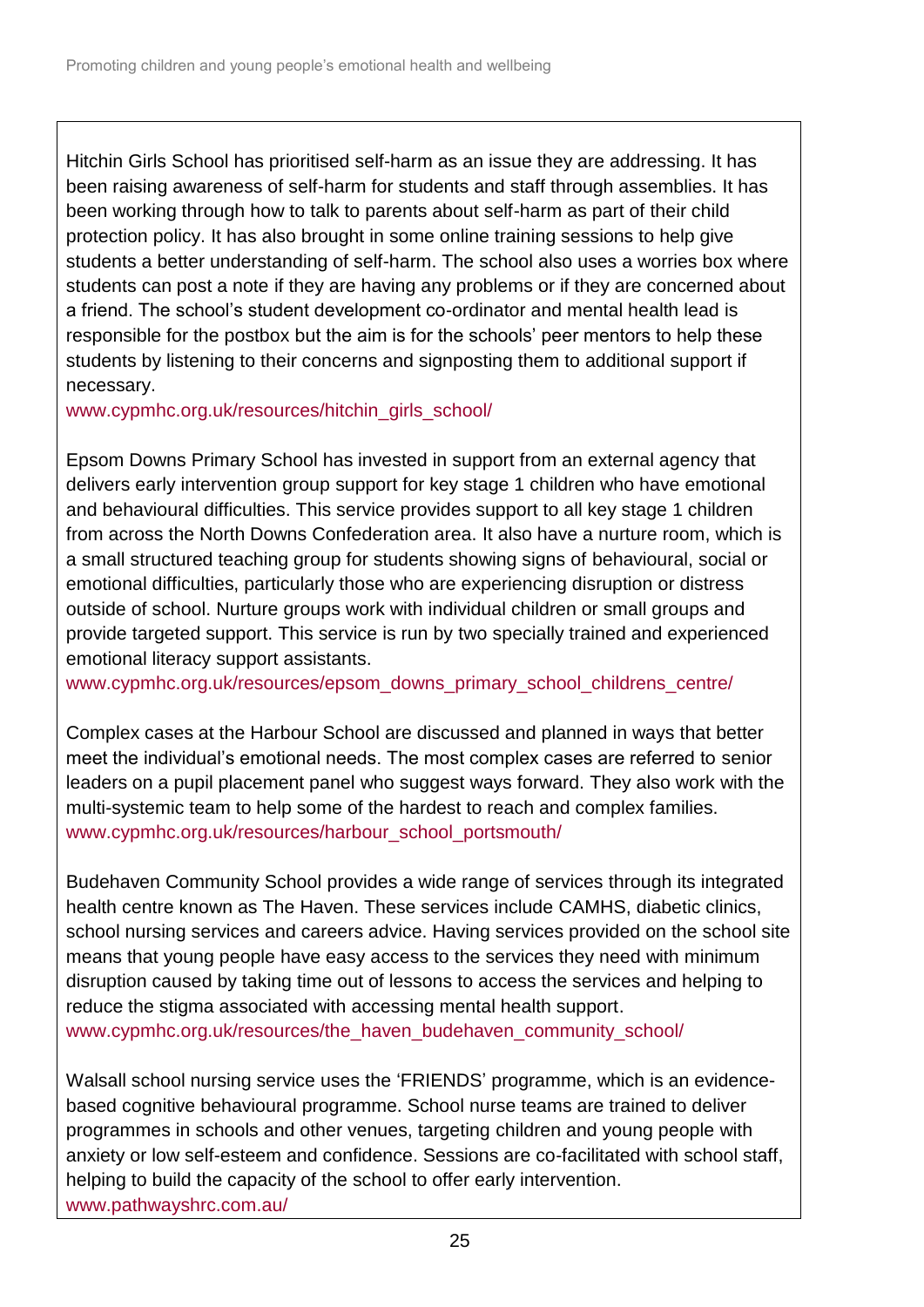# Resources

Some local authority public health teams provide coordinated health and wellbeing support for teaching and learning providers. In some areas this includes helping schools to audit current whole school practice and identify priorities for continuing development, as well as helping schools to address the identified needs.<sup>7</sup>

There is a wide range of resources and support available to help promote children and young people's emotional health and wellbeing. The list below aims to signpost and categorise some of these sources based on insights from the Children and Young People's Mental Health Coalition as well as feedback from individual schools. The list is not exhaustive and many other useful organisations and services exist. All of the links listed below were correct at the time of publication.

To assure the quality of services aiming to improve the emotional wellbeing and/or mental health of children and young people and their families, the Youth Wellbeing Directory [\(www.youthwellbeingdirectory.co.uk/\)](http://www.youthwellbeingdirectory.co.uk/) provides one way of promoting services that demonstrate adherence to defined quality standards. The PSHE Association [\(www.pshe-association.org.uk/\)](https://www.pshe-association.org.uk/) also offers a quality mark relating to curriculum resources judged by schools to be useful in supporting effective delivery of the PSHE curriculum.

### **Government guidance and advice**

l

l

**Mental health and behaviour in schools** (2014) is departmental advice for school staff. Department for Education

[www.gov.uk/government/publications/mental-health-and-behaviour-in-schools--2](https://www.gov.uk/government/publications/mental-health-and-behaviour-in-schools--2) **Counselling in schools: a blueprint for the future** (2015) is departmental advice for school staff and counsellors*.* Department for Education

**Preventing and tackling bullying** (2014) advice for head teachers, staff and governing bodies. Department for Education

[www.gov.uk/government/uploads/system/uploads/attachment\\_data/file/288444/preventi](https://www.gov.uk/government/uploads/system/uploads/attachment_data/file/288444/preventing_and_tackling_bullying_march14.pdf) [ng\\_and\\_tackling\\_bullying\\_march14.pdf](https://www.gov.uk/government/uploads/system/uploads/attachment_data/file/288444/preventing_and_tackling_bullying_march14.pdf)

**Promoting the health and wellbeing of looked-after children** (2015) is statutory guidance for local authorities, clinical commissioning groups and NHS England. Department of Health and Department for Education

www.gov.uk/government/publications/promoting-the-health-and-wellbeing-of-lookedafter-children--2

 $<sup>7</sup>$  Healthy Schools London, for example, has an audit tool that helps schools assess how well they are implementing a whole</sup> school approach, and prepare for an awards system - http://www.healthyschoolslondon.org.uk/resources/healthy-takeaways/review-tools [http://www.cypmhc.org.uk/resources/healthy\\_schools\\_london/](http://www.cypmhc.org.uk/resources/healthy_schools_london/)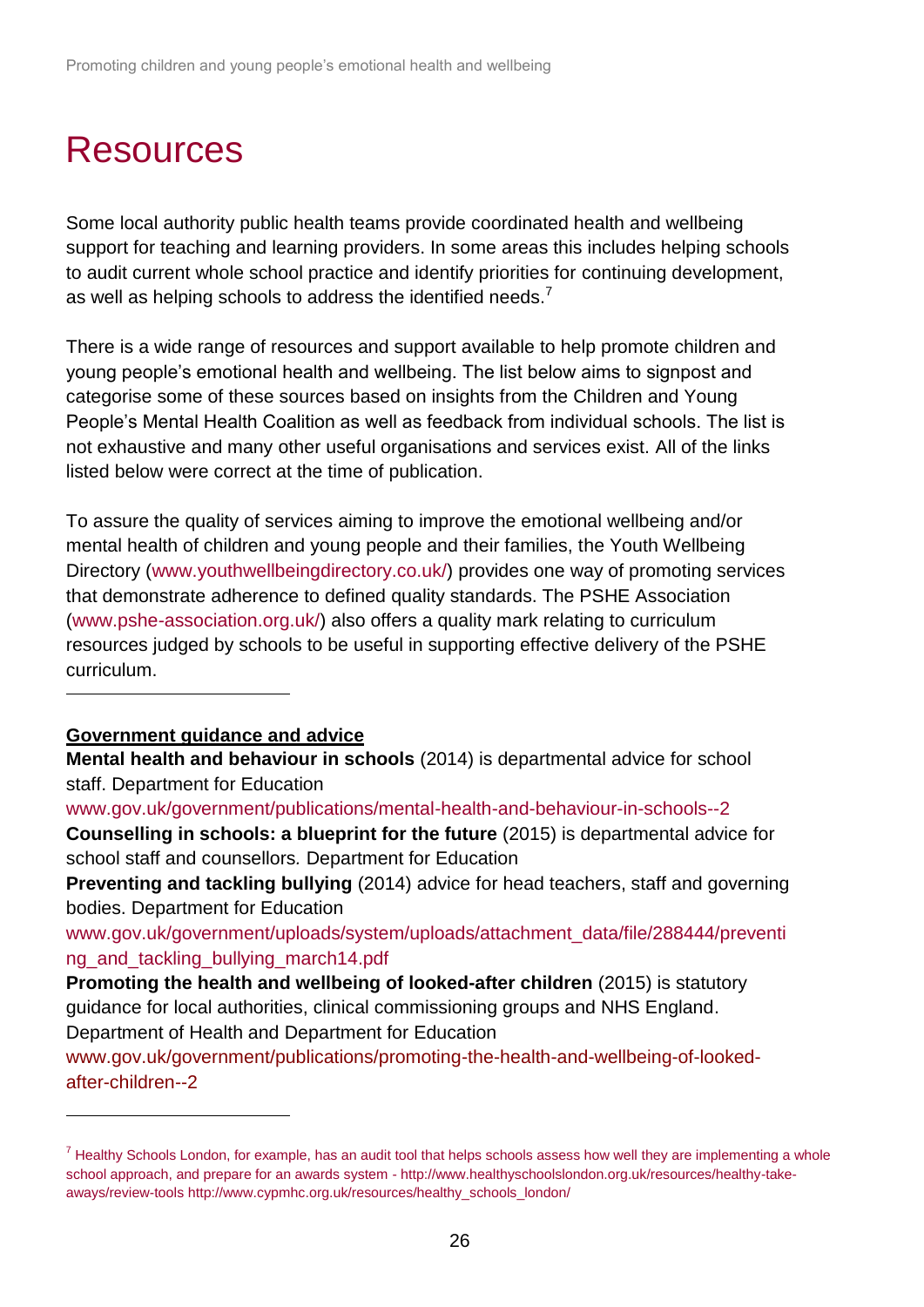**Keeping children safe in education** (2014) is statutory guidance for schools and colleges. Department for Education

[www.gov.uk/government/uploads/system/uploads/attachment\\_data/file/372753/Keeping](https://www.gov.uk/government/uploads/system/uploads/attachment_data/file/372753/Keeping_children_safe_in_education.pdf) [\\_children\\_safe\\_in\\_education.pdf](https://www.gov.uk/government/uploads/system/uploads/attachment_data/file/372753/Keeping_children_safe_in_education.pdf)

**Supporting pupils at school with medical conditions** (2014) is statutory guidance for governing bodies of maintained schools and proprietors of academies in England. Department for Education

[www.gov.uk/government/uploads/system/uploads/attachment\\_data/file/349435/Statutor](https://www.gov.uk/government/uploads/system/uploads/attachment_data/file/349435/Statutory_guidance_on_supporting_pupils_at_school_with_medical_conditions.pdf) [y\\_guidance\\_on\\_supporting\\_pupils\\_at\\_school\\_with\\_medical\\_conditions.pdf](https://www.gov.uk/government/uploads/system/uploads/attachment_data/file/349435/Statutory_guidance_on_supporting_pupils_at_school_with_medical_conditions.pdf)

**Healthy child programme from 5 to 19 years old** (2009) is a recommended framework of universal and progressive services for children and young people to promote optimal health and wellbeing. Department of Health

[webarchive.nationalarchives.gov.uk/20130107105354/http://www.dh.gov.uk/prod\\_consu](http://webarchive.nationalarchives.gov.uk/20130107105354/http:/www.dh.gov.uk/prod_consum_dh/groups/dh_digitalassets/documents/digitalasset/dh_108866.pdf) [m\\_dh/groups/dh\\_digitalassets/documents/digitalasset/dh\\_108866.pdf](http://webarchive.nationalarchives.gov.uk/20130107105354/http:/www.dh.gov.uk/prod_consum_dh/groups/dh_digitalassets/documents/digitalasset/dh_108866.pdf)

**Health visiting and school nursing programme supporting implementation of the new service offer: promoting emotional wellbeing and positive mental health of children and young people**

[www.gov.uk/government/uploads/system/uploads/attachment\\_data/file/299268/Emotion](https://www.gov.uk/government/uploads/system/uploads/attachment_data/file/299268/Emotional_Health_and_Wellbeing_pathway_Interactive_FINAL.pdf) [al\\_Health\\_and\\_Wellbeing\\_pathway\\_Interactive\\_FINAL.pdf](https://www.gov.uk/government/uploads/system/uploads/attachment_data/file/299268/Emotional_Health_and_Wellbeing_pathway_Interactive_FINAL.pdf)

**Future in mind – promoting, protecting and improving our children and young people's mental health and wellbeing** (2015) is a report produced by the Children and Young People's Mental Health and Wellbeing Taskforce to examine how to improve mental health services for children and young people. Department of Health www.gov.uk/government/publications/improving-mental-health-services-for-youngpeople

## **Evidence**

l

**NICE guidance on social and emotional wellbeing in primary education** [publications.nice.org.uk/social-and-emotional-wellbeing-in-primary-education-ph12](http://publications.nice.org.uk/social-and-emotional-wellbeing-in-primary-education-ph12) **NICE guidance on social and emotional wellbeing in secondary education**  [publications.nice.org.uk/social-and-emotional-wellbeing-in-secondary-education-ph20](http://publications.nice.org.uk/social-and-emotional-wellbeing-in-secondary-education-ph20) **NICE social and emotional wellbeing for children and young people pathway**  [pathways.nice.org.uk/pathways/social-and-emotional-wellbeing-for-children-and-young](http://pathways.nice.org.uk/pathways/social-and-emotional-wellbeing-for-children-and-young-people)[people](http://pathways.nice.org.uk/pathways/social-and-emotional-wellbeing-for-children-and-young-people)

**What works in promoting social and emotional wellbeing and responding to mental health problems in schools? (2015)** Advice for schools and framework document written by Professor Katherine Weare. National Children's Bureau [www.ncb.org.uk/areas-of-activity/education-and-learning/partnership-for-well-being-and](http://www.ncb.org.uk/areas-of-activity/education-and-learning/partnership-for-well-being-and-mental-health-in-schools/what-works-guidance-for-schools)[mental-health-in-schools/what-works-guidance-for-schools](http://www.ncb.org.uk/areas-of-activity/education-and-learning/partnership-for-well-being-and-mental-health-in-schools/what-works-guidance-for-schools)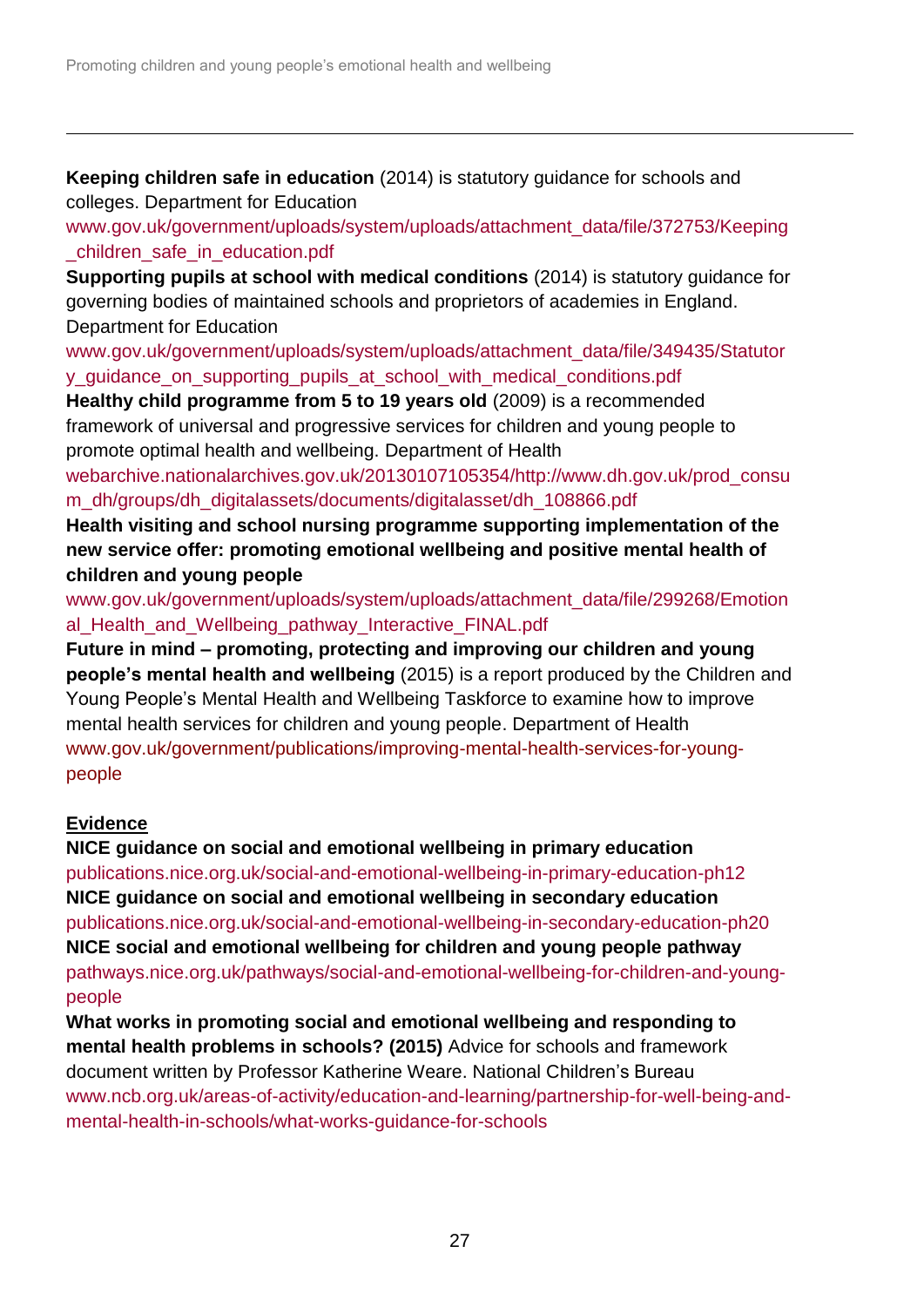## **Data**

l

**Children and young people's mental health and wellbeing profiling tool** collates and analyses a wide range of publically available data on risk, prevalence and detail (including cost data) on those services that support children with, or vulnerable to, mental illness. It enables benchmarking of data between areas [fingertips.phe.org.uk/profile-group/mental-health/profile/cypmh](http://fingertips.phe.org.uk/profile-group/mental-health/profile/cypmh)

**ChiMat school health hub** provides access to resources relating to the commissioning and delivery of health services for school children and young people and its associated good practice, including the new service offer for school nursing [www.chimat.org.uk/schoolhealth](http://www.chimat.org.uk/schoolhealth)

**Health behaviour of school age children** is an international cross-sectional study that takes place in 43 countries and is concerned with the determinants of young people's health and wellbeing. Publication of the England report for 2013-14 is forthcoming [www.hbsc.org](http://www.hbsc.org/)

**Local public health teams** operating from within the local authority may be able to provide insights into relevant local data sources

### **Useful curriculum resources**

*Cross-phase*

**Social and emotional aspects of learning (SEAL)** are materials used in primary and secondary schools to deliver a whole-school approach to promoting social, emotional and behavioural skills

[webarchive.nationalarchives.gov.uk/20110809101133/nsonline.org.uk/node/87009](http://webarchive.nationalarchives.gov.uk/20110809101133/nsonline.org.uk/node/87009) **PSHE Association** helps support PSHE practitioners across all phases to raise the quality of PSHE teaching and raise its status in the curriculum [www.pshe-association.org.uk/](http://www.pshe-association.org.uk/)

### *Primary age*

**Feeling good**: **promoting children's mental health** are activity sheets aimed at children aged 4-7

[www.centreformentalhealth.org.uk/publications/feeling\\_good.aspx?ID=510](http://www.centreformentalhealth.org.uk/publications/feeling_good.aspx?ID=510) **How to get up and go when you are feeling low** is a booklet providing top tips for year 4 students when they are feeling upset or stressed

[www.annafreud.org/data/files/CAMHS\\_EBPU/Publications\\_and\\_Resources/year4\\_help](http://www.annafreud.org/data/files/CAMHS_EBPU/Publications_and_Resources/year4_help4pupils.pdf) [4pupils.pdf](http://www.annafreud.org/data/files/CAMHS_EBPU/Publications_and_Resources/year4_help4pupils.pdf)

### *Secondary age*

**Stop stigma** is a classroom-based resource for secondary schools that helps address mental health stigma and raise awareness about mental health [www.cornwallhealthyschools.org/stop-stigma/](http://www.cornwallhealthyschools.org/stop-stigma/)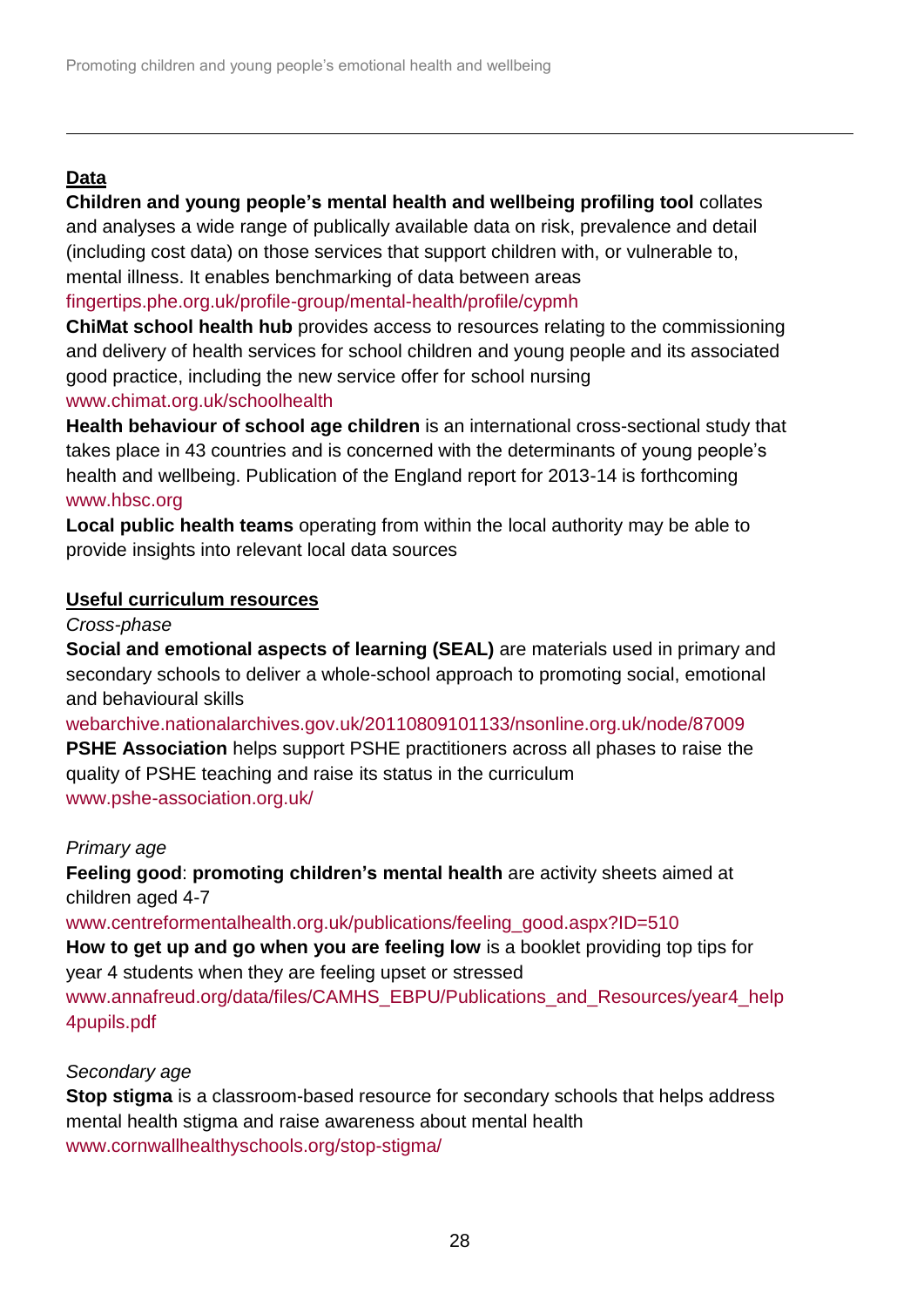**Time to change** provides a collection of resources including videos, lessons, assemblies, and toolkits for teachers and youth workers to reduce stigma and discrimination faced by people with mental health problems

[www.time-to-change.org.uk/resources-youth-professionals-thank-you](https://www.time-to-change.org.uk/resources-youth-professionals-thank-you) [www.time-to-change.org.uk/youngpeople](http://www.time-to-change.org.uk/youngpeople)

**What's on your mind?** is a resource pack that includes a video along with downloadable lesson plans to help teachers introduce the subject of emotional wellbeing and mental health to students. Produced by the Scottish anti-stigma programme 'See Me'

[www.seemescotland.org/whatsonyourmind/](https://www.seemescotland.org/whatsonyourmind/)

l

**I gotta feelin'** Is a booklet providing top tips for year 7 students on how to feel good [www.ucl.ac.uk/ebpu/docs/publication\\_files/year7\\_help4pupils](http://www.ucl.ac.uk/ebpu/docs/publication_files/year7_help4pupils)

**Notes to self** is a film and mental wellbeing teaching resource for use with young people at key stages 3-5. It helps students get a better understanding of mental health issues and why they should seek help. The film and teaching pack cost £35, but the trailer is freely available online

[www.easysre.net/get-resources/notes-to-self](http://www.easysre.net/get-resources/notes-to-self)

**Dove self-esteem workshops** are for students aged 11-14 [selfesteem.dove.co.uk/Teaching\\_resources.aspx](http://selfesteem.dove.co.uk/Teaching_resources.aspx)

*Resources to support children and young people with learning disabilities, physical disabilities and chronic illness*

**Children and young people with learning disabilities: understanding their mental health** is an information pack providing an introduction to learning disabilities among children and young people

[www.mentalhealth.org.uk/content/assets/PDF/publications/children-and-young](http://www.mentalhealth.org.uk/content/assets/PDF/publications/children-and-young-people.pdf?view=Standard)[people.pdf?view=Standard](http://www.mentalhealth.org.uk/content/assets/PDF/publications/children-and-young-people.pdf?view=Standard)

**FRIENDS for life: learning disabilities** is part of FRIENDS for Life, a group programme that teaches children and young people techniques to cope with anxiety and promote wellbeing, social and emotional skills and resilience. The FRIENDS for Life Learning Disabilities development project was adapted to be accessible for children and young people with learning disabilities

[www.learningdisabilities.org.uk/our-work/health-well-being/friends-for-life](http://www.learningdisabilities.org.uk/our-work/health-well-being/friends-for-life)

**Feeling down: looking after my mental health** is an easy-read guide for people with learning disabilities from the Foundation for People with Learning Disabilities. The guide provides information and advice on how to look after oneself and get the best out of life [www.learningdisabilities.org.uk/publications/feeling-down-looking-after-my-mental](http://www.learningdisabilities.org.uk/publications/feeling-down-looking-after-my-mental-health/)[health/](http://www.learningdisabilities.org.uk/publications/feeling-down-looking-after-my-mental-health/)

**Circle of friends** helps children, especially those with a disability, to build a support network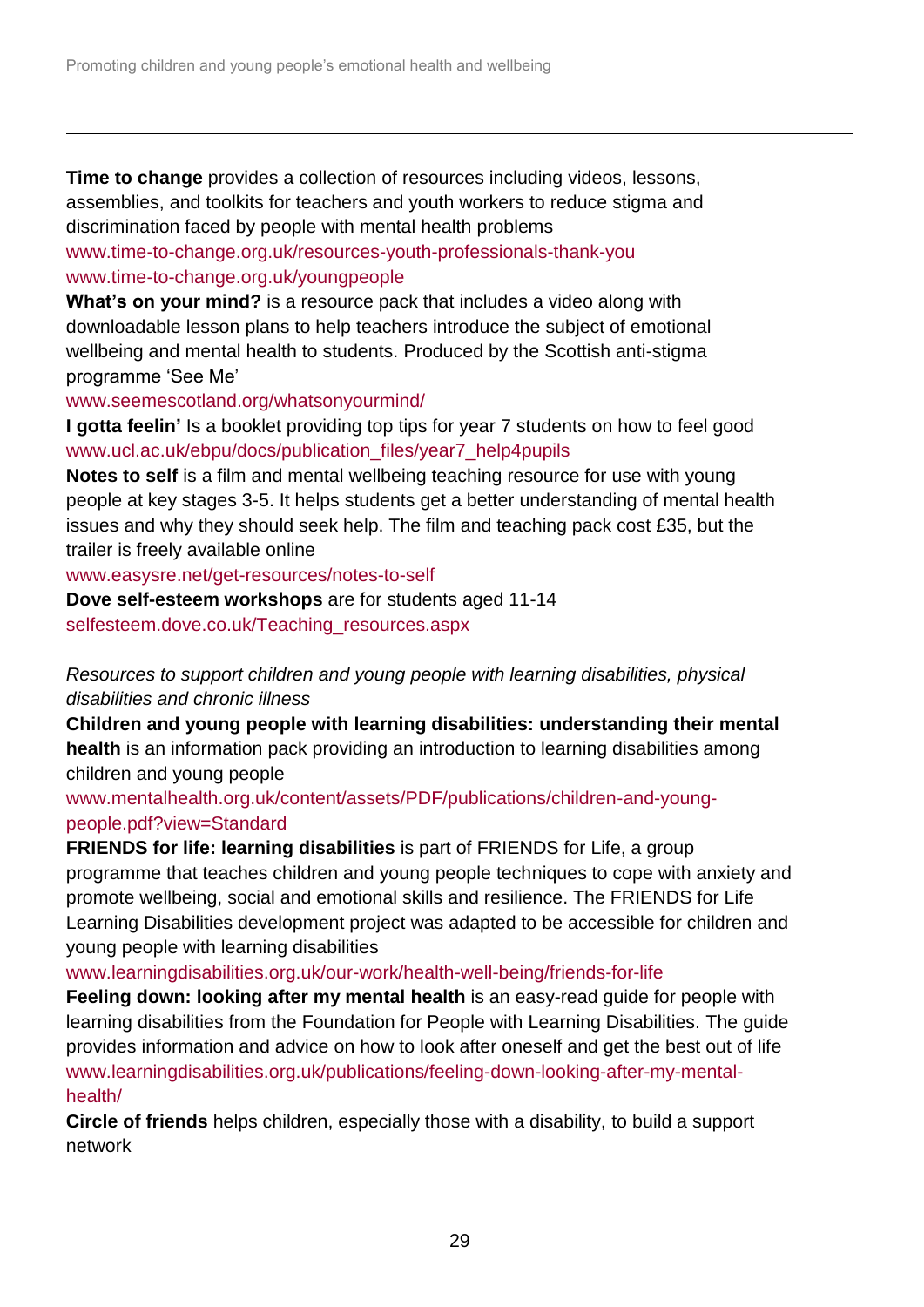[www.autism.org.uk/working-with/education/educational-professionals-in](http://www.autism.org.uk/working-with/education/educational-professionals-in-schools/resources-for-teachers/circle-of-friends-promoting-inclusion-and-interaction.aspx)[schools/resources-for-teachers/circle-of-friends-promoting-inclusion-and](http://www.autism.org.uk/working-with/education/educational-professionals-in-schools/resources-for-teachers/circle-of-friends-promoting-inclusion-and-interaction.aspx)[interaction.aspx](http://www.autism.org.uk/working-with/education/educational-professionals-in-schools/resources-for-teachers/circle-of-friends-promoting-inclusion-and-interaction.aspx)

**I Can** produces factsheets about speech, language and communication difficulties, and has a helpline for parents and practitioners

### [www.ican.org.uk/](http://www.ican.org.uk/)

l

**National autistic society** has a website that provides information about autism [www.autism.org.uk/our-services/advice-and-information-services.aspx](http://www.autism.org.uk/our-services/advice-and-information-services.aspx) [www.autism.org.uk/about-autism.aspx](http://www.autism.org.uk/about-autism.aspx)

### *Specific issues*

**Ofsted** has produced short videos that help illustrate what a primary school and a secondary school have done to reduce bullying

[webarchive.nationalarchives.gov.uk/20141124154759/](http://webarchive.nationalarchives.gov.uk/20141124154759/http:/www.ofsted.gov.uk/resources/good-practice-film-edith-neville-primary-school-anti-bullying)

[www.ofsted.gov.uk/resources/good-practice-film-edith-neville-primary-school-anti](http://webarchive.nationalarchives.gov.uk/20141124154759/http:/www.ofsted.gov.uk/resources/good-practice-film-edith-neville-primary-school-anti-bullying)[bullying](http://webarchive.nationalarchives.gov.uk/20141124154759/http:/www.ofsted.gov.uk/resources/good-practice-film-edith-neville-primary-school-anti-bullying) [webarchive.nationalarchives.gov.uk/20141124154759/](http://webarchive.nationalarchives.gov.uk/20141124154759/http:/www.ofsted.gov.uk/resources/good-practice-film-hillcrest-school-and-community-college-bullying)

[www.ofsted.gov.uk/resources/good-practice-film-hillcrest-school-and-community](http://webarchive.nationalarchives.gov.uk/20141124154759/http:/www.ofsted.gov.uk/resources/good-practice-film-hillcrest-school-and-community-college-bullying)[college-bullying](http://webarchive.nationalarchives.gov.uk/20141124154759/http:/www.ofsted.gov.uk/resources/good-practice-film-hillcrest-school-and-community-college-bullying)

**Childhood bereavement network** offers resources to help schools deal with a bereavement within the school

[www.childhoodbereavementnetwork.org.uk/for-schools-professionals.aspx](http://www.childhoodbereavementnetwork.org.uk/for-schools-professionals.aspx)

**OCD action** has produced an online quide on OCD for teachers, parents and young people

### [school.ocdaction.org.uk/](http://school.ocdaction.org.uk/)

**On edge: learning about self-harm** is a film and lesson plan resource pack for teachers and other professionals working with young people. Developed by NHS Greater Glasgow and Clyde

[www.seemescotland.org/young-people/working-with-young-people/](https://www.seemescotland.org/young-people/working-with-young-people/) www.seemescotland.org/young-people/working-with-young-people/on-edge/

### *General*

**Learning to ride elephants: teaching happiness and wellbeing in schools** (2009) is a book about positive psychology and the teaching of wellbeing by Ian Morris who runs the Wellbeing programme at Wellington College

[www.bloomsbury.com/uk/teaching-happiness-and-well-being-in-schools-](http://www.bloomsbury.com/uk/teaching-happiness-and-well-being-in-schools-9780826443038/)[9780826443038/](http://www.bloomsbury.com/uk/teaching-happiness-and-well-being-in-schools-9780826443038/)

### **Resources written by young people, for young people**

**Reach out north east newsletters** are about mental health [mhne.org.uk/our-work/young-people-and-mh/mhne-s-steering-group](http://mhne.org.uk/our-work/young-people-and-mh/mhne-s-steering-group) **The Site** provides information on a range of topics including mental health [www.thesite.org/](http://www.thesite.org/)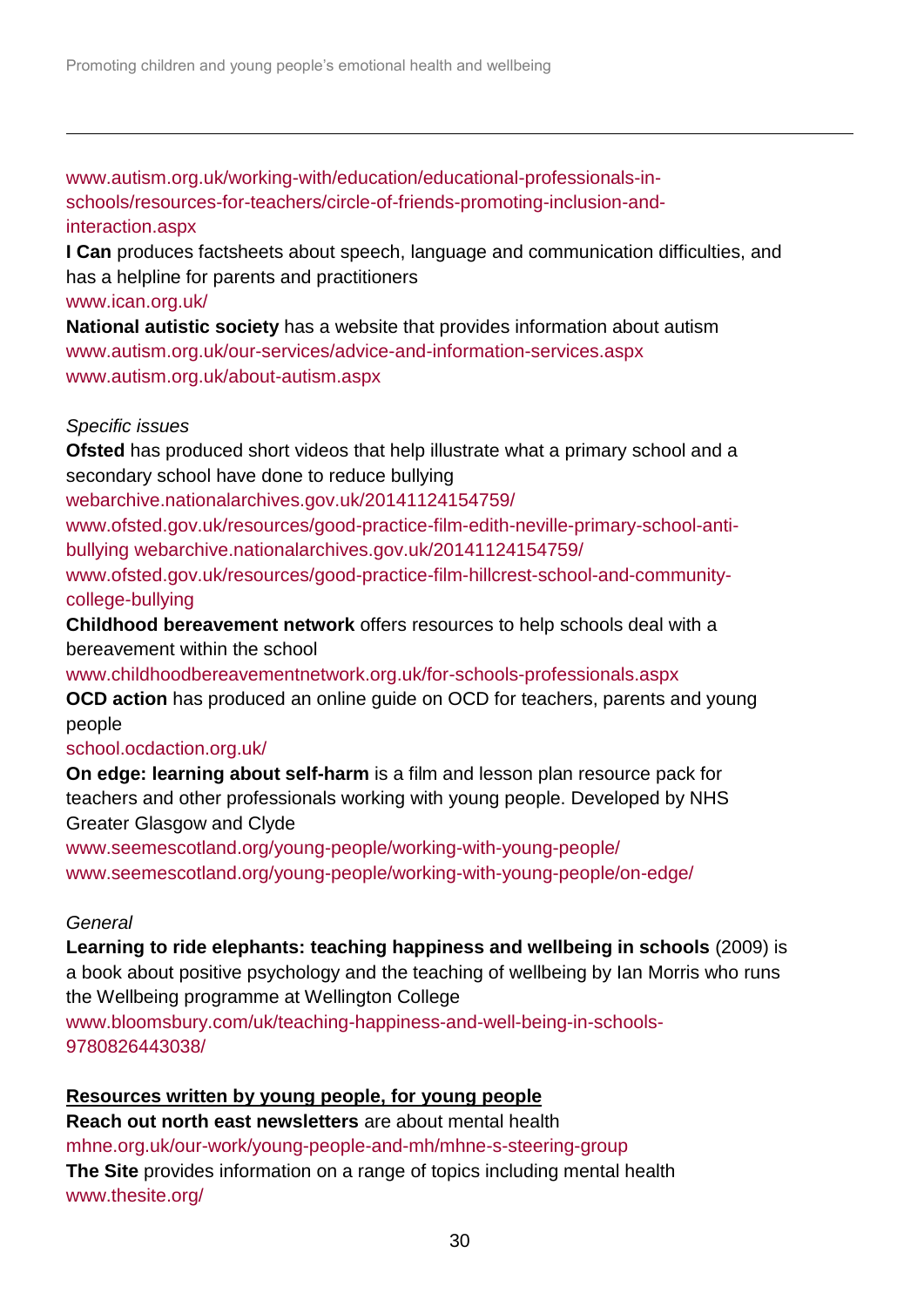## **Training**

l

**MindEd** is a portal that provides free, online bite sized chunks of 'e-learning' available on tablets, phones or computers to help adults to identify, understand and support children and young people with mental health issues. The learning materials were written and edited by leading experts from the UK and around the world. Different learning pathways can be followed according to professional or other interests [www.minded.org.uk](https://www.minded.org.uk/)

**ADDISS** is the National Attention Deficit Disorder Information and Advice Service which provides training for schools on ADHD management and information about ADHD. 'School Report: Perspectives on ADHD' illustrates what it is like to be a child with ADHD in the school system

### [www.addiss.co.uk/schoolreport.pdf](http://www.addiss.co.uk/schoolreport.pdf) [www.addiss.co.uk/](http://www.addiss.co.uk/)

**Alumina** is an online course for young people aged 14-19 years and provides group and individual courses

## [alumina.selfharm.co.uk/](http://alumina.selfharm.co.uk/)

**How to thrive** provides training for teachers who want to teach the UK Penn Resilience Programme (PRP). Participants develop their own personal resilience and then apply this insight to teaching the curriculum to young people. The PRP is a licenced model, and only those who have received training through an accredited body such as How to Thrive can legitimately teach the PRP curriculum

### www.howtothrive.org

**In our hands** provides training on a wide range of emotional wellbeing and mental health issues from promoting positive mental health to holding sessions on eating disorders, and self-harm. It ensures that advice, guidance and support is practical and relevant to the school environment by working with school staff to develop new materials. The website includes some free resources that can be delivered to young people, teachers and parents

### [www.inourhands.com/](http://www.inourhands.com/)

**Intellectual disability mental health first aid manual** provides guidance on how to support people with a learning disability who are experiencing difficulties associated with emerging mental health problems including mental health crises [mhfa.com.au/file/1592/download](https://mhfa.com.au/file/1592/download)

**Mental health first aid England** is an educational course focussing on young people's mental health and how to identify, understand and help a young person who may be developing mental health problems

[mhfaengland.org/first-aid-courses/first-aid-youth/](http://mhfaengland.org/first-aid-courses/first-aid-youth/)

**Mindfulness in schools project** offer a range of courses including " *.b,"* which stands for 'Stop, Breathe and Be,' and can be used with a range of different age groups [mindfulnessinschools.org/](http://mindfulnessinschools.org/)

**National Association of Independent and Non-Maintained Special Schools (NASS)**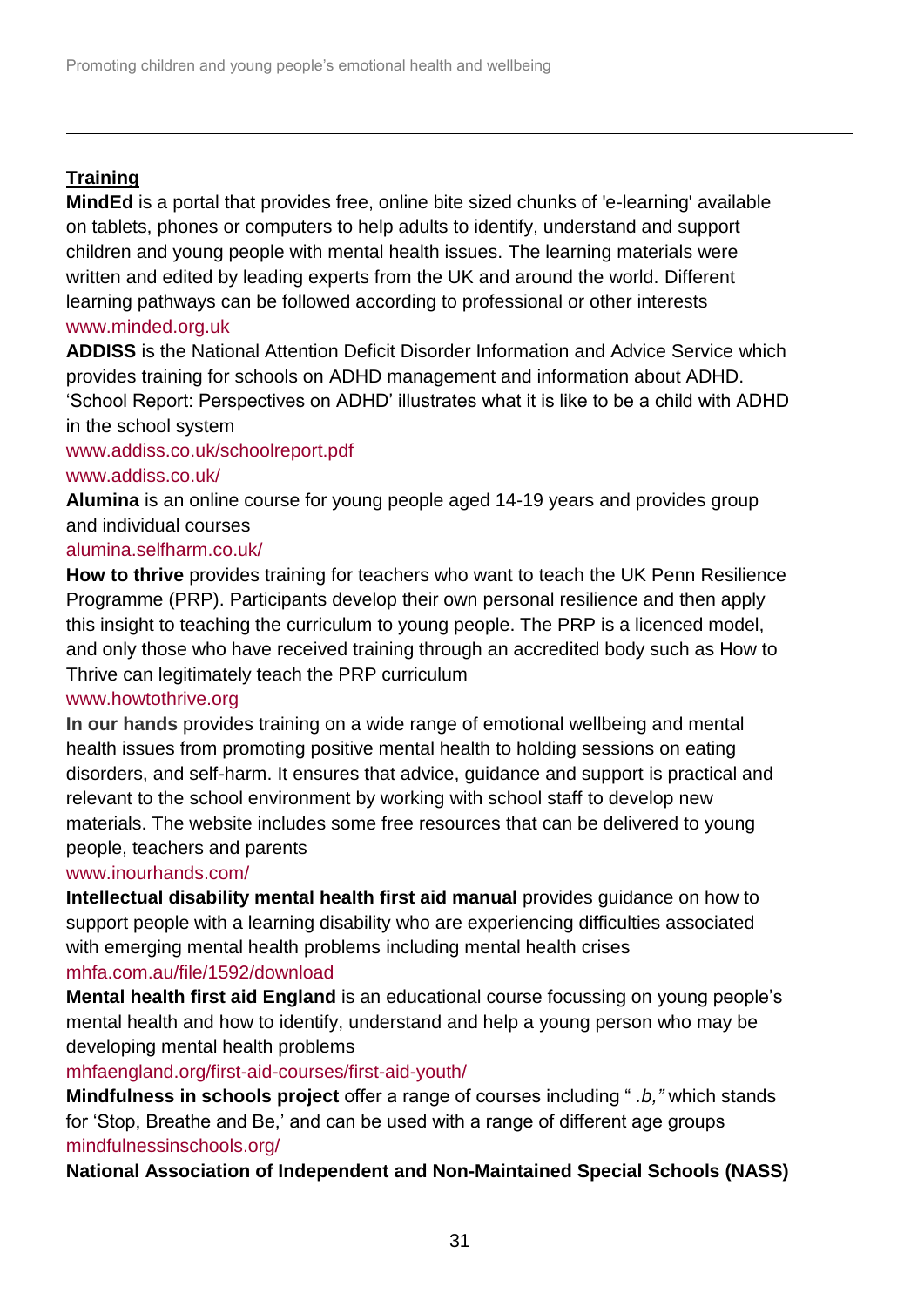is a membership organisation working with and for special schools in the voluntary and private sectors within the UK. 'Making sense of mental health' is an e-learning resource for staff working in schools with children and young people who have complex special educational needs. The e-learning training increases staff knowledge about mental health and how this relates to children with disabilities

### [www.nasschools.org.uk/making\\_sense\\_of\\_mental\\_health.aspx](http://www.nasschools.org.uk/making_sense_of_mental_health.aspx) [www.nasschools.org.uk/](../AppData/Local/Microsoft/Windows/Temporary%20Internet%20Files/Content.Outlook/AppData/Local/Library/Containers/com.apple.mail/Data/Library/Mail%20Downloads/AppData/Local/Microsoft/Windows/Temporary%20Internet%20Files/Content.Outlook/2ET6OYWA/www.nasschools.org.uk)

**Place2Be** provides counselling services for children and support for teachers and parents. It also provides continuous professional development training sessions that address themes related to children's emotional wellbeing in schools, such as safeguarding, attachment, understanding risks and resilience and others. The sessions help reduce teacher and staff stress by providing practical approaches that help them deliver effective support. It also provides a range of professional qualifications around counselling in schools

### [www.place2be.org.uk/](http://www.place2be.org.uk/)

l

**YoungMinds** provides a range of support to schools, including training. It provides a varied training calendar and schools are also able to commission bespoke training packages

[www.youngminds.org.uk/training\\_services/training\\_calendar](http://www.youngminds.org.uk/training_services/training_calendar) [www.youngminds.org.uk/training\\_services/training\\_and\\_consultancy](http://www.youngminds.org.uk/training_services/training_and_consultancy) [www.youngminds.org.uk](http://www.youngminds.org.uk/)

## **Examples of organisations providing support to schools to provide emotional wellbeing support**

**Achievement for All (AfA)** delivers a whole school improvement framework that raises the aspirations, access and achievement of vulnerable and disadvantaged pupils, including those with special educational needs and disabilities, EAL, looked-after children and children on free school meals. The programme has four elements: leadership, teaching and learning, parental engagement, and wider outcomes [www.afa3as.org.uk/achievement-for-all/programme-guide/case-studies](http://www.afa3as.org.uk/achievement-for-all/programme-guide/case-studies) [www.afa3as.org.uk/](http://www.afa3as.org.uk/)

**AcSEED** encourages all UK schools to achieve and maintain an acceptable threshold of support and to align on best practices that provide a common language and understanding between schools, parents, young people, and associated organisations and charities. The AcSEED initiative was founded by young people with direct personal experience of mental illness at a young age, and is entirely dedicated to supporting the emotional wellbeing and mental health of young people in schools

### [www.acseed.org/](http://www.acseed.org/)

**ADDISS** (see above)

**Boing Boing** is an evidence based resilience framework for parents, practitioners and young people

[www.boingboing.org.uk/index.php/resilience-in-practice](http://www.boingboing.org.uk/index.php/resilience-in-practice)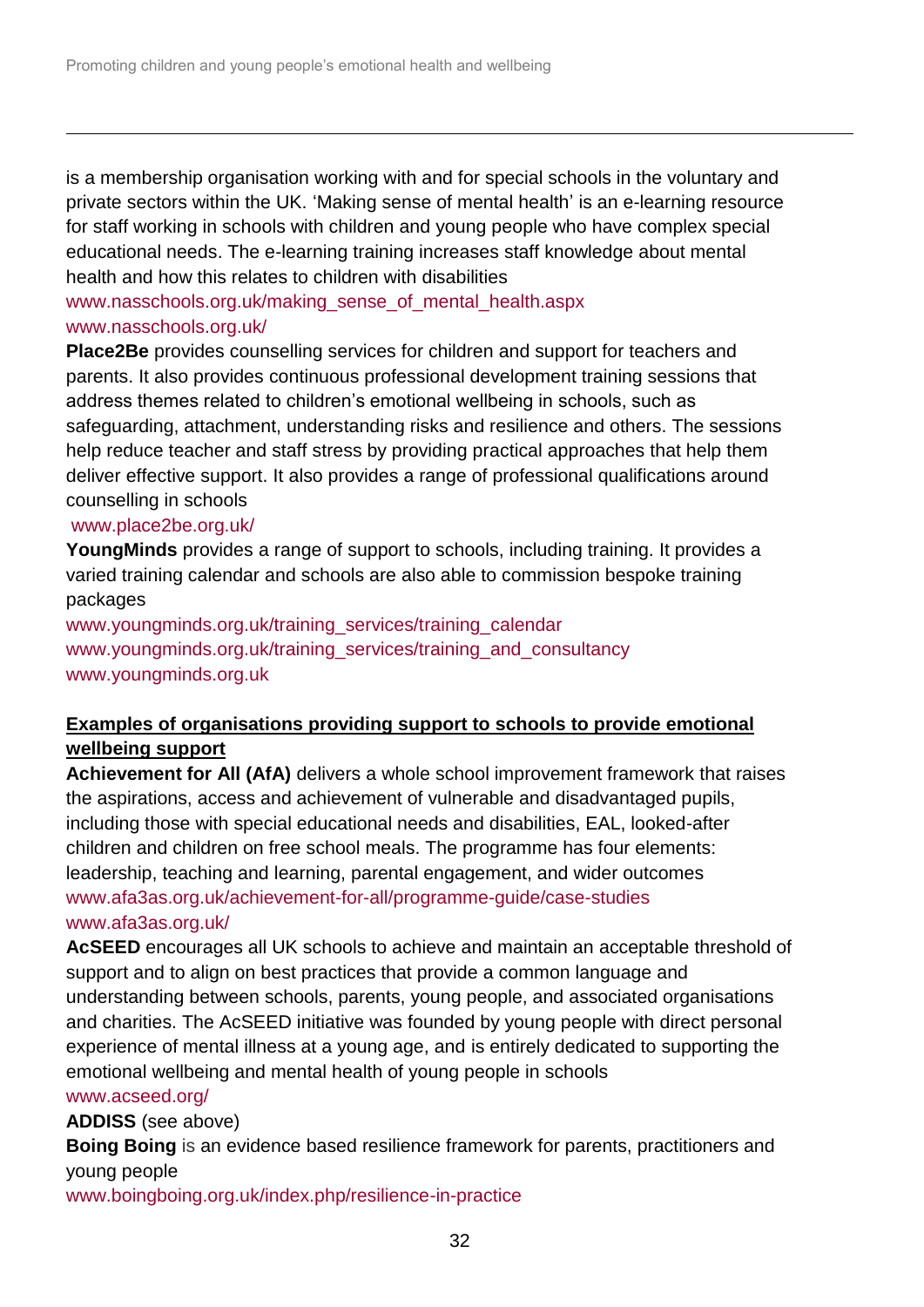#### [www.boingboing.org.uk/](http://www.boingboing.org.uk/)

l

**Children and young people's mental health coalition** produced a resource entitled *Resilience and results* that helps schools understand why it is important to promote emotional wellbeing within the school. Insights into a range of support offers available to support schools are also provided

[www.cypmhc.org.uk/resources/resilience\\_results/](http://www.cypmhc.org.uk/resources/resilience_results/)

**Family Links** offers a range of 'transforming learning' workshops for schools and trainee teachers to create a school community in which children aspire, flourish and achieve. It also offers training in a parallel programme for parents, providing a consistent positive approach at home and at school. The following link provides more information about its work in schools

[www.familylinks.org.uk/schools/evaluation-and-case-studies/case-studies](https://www.familylinks.org.uk/schools/evaluation-and-case-studies/case-studies) [www.familylinks.org.uk/](https://www.familylinks.org.uk/)

**Humanutopia** is a social enterprise that works with schools to offer a range of workshops and courses for students that focus on personal, social development and employability skills. The workshops can help to build confidence, leadership skills, peer mentoring skills and help students overcome barriers to engaging in their own education [www.humanutopia.com/](http://www.humanutopia.com/)

**Mental Health Foundation** provides useful information about mental health [www.mentalhealth.org.uk/](http://www.mentalhealth.org.uk/)

**Mentoring and Befriending Foundation** provides services that increase the effectiveness and quality of mentoring and befriending as methods of enabling individuals to transform their lives and/or reach their full potential. It has produced guidance and quality standards to help schools implement peer mentoring support for students [www.mandbf.org/wp-content/uploads/2011/02/Peer\\_Mentoring\\_in\\_Schools.pdf](http://www.mandbf.org/wp-content/uploads/2011/02/Peer_Mentoring_in_Schools.pdf) <http://www.mandbf.org/>

**Nurture Group Network** promotes the development of nurture groups that are small groups of children who need short, focussed support to help address issues connected to social, emotional and behavioural difficulties. It ensures the continuing quality of delivery through accredited training programmes, research on effective practice, relevant publications and information exchange

### [www.nurturegroups.org/](http://www.nurturegroups.org/)

### **Place2Be** (see above)

**Rethink Mental Illness** produces useful information for young people about mental health

[www.rethink.org/living-with-mental-illness/young-people](http://www.rethink.org/living-with-mental-illness/young-people)

**Royal College of Psychiatrists** provides a wide range of leaflets and other information for parents, young people and professionals

[www.rcpsych.ac.uk/expertadvice.aspx](http://www.rcpsych.ac.uk/expertadvice.aspx)

**Samaritans** can support schools by giving talks, providing a teaching resource called DEAL, and hosting a suicide response service to support schools following a suicide [www.samaritans.org/your-community/supporting-schools](http://www.samaritans.org/your-community/supporting-schools)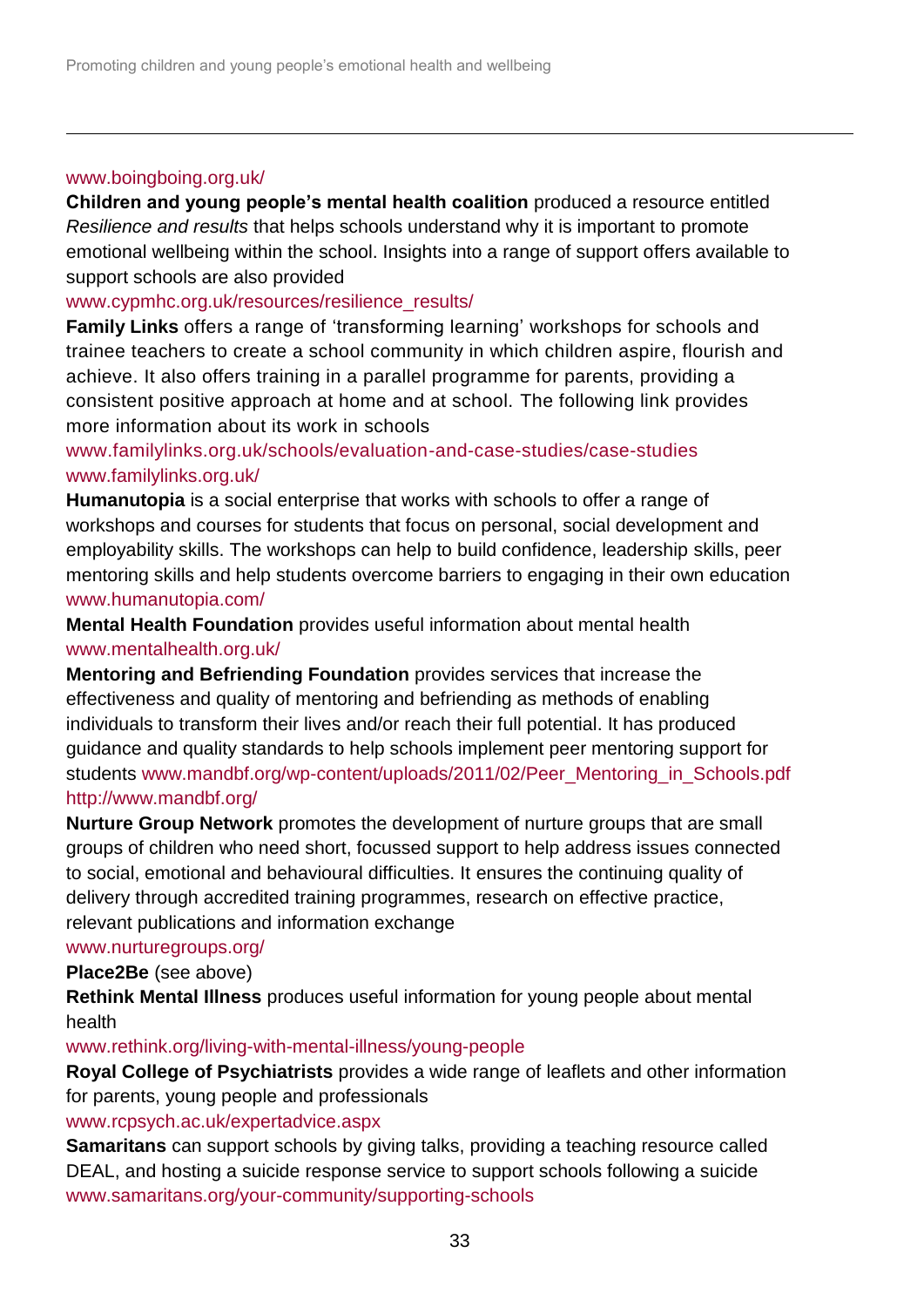**YoungMinds** in Schools programme was funded by the Department for Education and piloted a programme of consultancy and training to four cluster schools in England. This YoungMinds website also provides a useful library of resources for schools [www.youngminds.org.uk/training\\_services/young\\_minds\\_in\\_schools](http://www.youngminds.org.uk/training_services/young_minds_in_schools)

Therapeutic story writing from YoungMinds is an approach to helping support students' emotional wellbeing whilst at the same time improving writing skills [vimeo.com/40733400](http://vimeo.com/40733400) 

Academic Resilience from YoungMinds is a free resource to help schools support pupils' academic resilience and was devised by Lisa Williams and Professor Angie Hart www.youngminds.org.uk/training\_services/academic\_resilience

### **Approaches to promoting emotional wellbeing in children and young people**

**Circle time** is an approach used in classrooms with a group of children that can help them to develop social and emotional skills

[www.circle-time.co.uk/page/our-approach/quality-circle-time-1](http://www.circle-time.co.uk/page/our-approach/quality-circle-time-1)

**Classroom Dinosaur Curriculum** is a prevention program delivered by teachers in the classroom and includes group activities and activities for parents and children to do at home

[incredibleyears.com/programs/child/classroom-curriculum/](http://incredibleyears.com/programs/child/classroom-curriculum/)

**Friends for life** is a cognitive behavioural (CBT) intervention designed to help children with significant emotional problems

[www.interactive-connections.co.uk/The%20Books.htm](http://www.interactive-connections.co.uk/The%20Books.htm)

**The PATHS curriculum** is a comprehensive programme from the USA that promotes emotional and social competencies, and reducing aggression and behaviour problems in preschool and primary age children

www.pathseducation.com/

l

**Roots of Empathy** offers empathy-based programmes for children. The following video shows how it is being used in schools

[www.tes.co.uk/teaching-resource/Teachers-TV-Babies-in-School-6044451/](http://www.tes.co.uk/teaching-resource/Teachers-TV-Babies-in-School-6044451/) [www.rootsofempathy.org/en/where-we-are/united-kingdom.html](http://www.rootsofempathy.org/en/where-we-are/united-kingdom.html)

**Social and Emotional Aspects of Learning** (see above)

**Therapeutic story writing from YoungMinds** is an intervention that helps support students' emotional wellbeing as well as improve their writing skills [vimeo.com/40733400](http://vimeo.com/40733400)

**UK Resilience Programme/Penn Resilience Programme – How To Thrive** provides expertise in the skills that allow children and young people to thrive and flourish [www.howtothrive.org/](http://www.howtothrive.org/) 

**Zippy's Friends** is a programme that helps young children, aged five, six and seven, to develop coping and social skills

[www.partnershipforchildren.org.uk/zippy-s-friends.html](http://www.partnershipforchildren.org.uk/zippy-s-friends.html)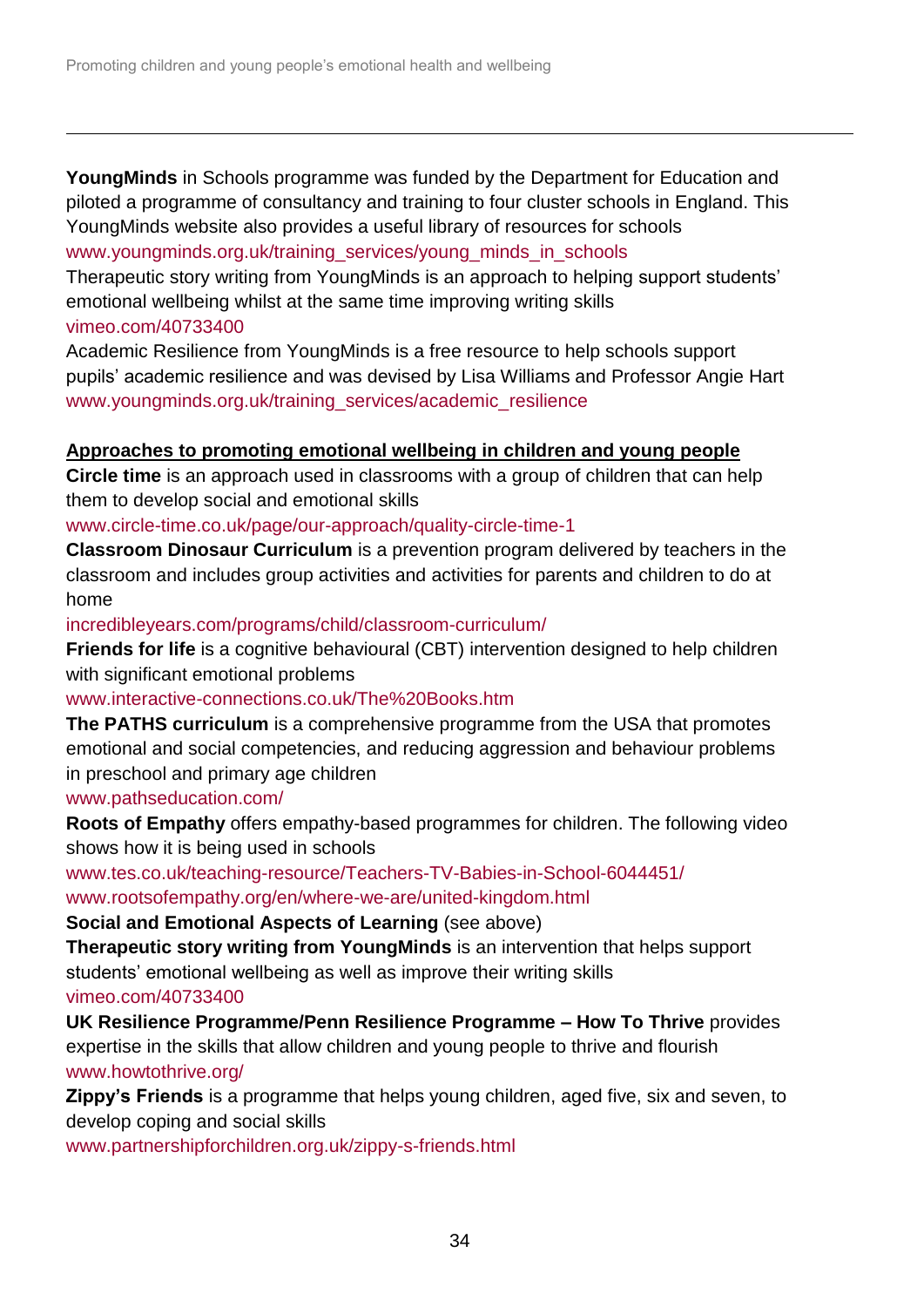## **Parenting programmes**

l

**Find a Parenting Programme** is an online database from the Department for Education giving information about specific parenting programmes, who they work best with and what age range they are designed for www.education.gov.uk/commissioning-toolkit

**Childhood behaviour problems – a briefing for schools on parenting programmes**  is by the Centre for Mental Health

[www.centreformentalhealth.org.uk/pdfs/parenting\\_briefing\\_schools.pdf](http://www.centreformentalhealth.org.uk/pdfs/parenting_briefing_schools.pdf)

Some of the best tested and most reliable parenting programmes are Incredible Years and Triple P. In order to work best, parenting programmes need to be delivered as they were originally intended and be targeted at those with the right level of need [incredibleyears.com/](http://incredibleyears.com/) [www.triplep.net/glo-en/home/](http://www.triplep.net/glo-en/home/)

## **Counselling**

**Good practice guidance for counselling in schools** is in its fourth edition from the British Association for Counselling and Psychotherapy (BACP) [www.bacp.co.uk/media/index.php?newsId=291&count=146&start=141&filter=&cat=2&y](http://www.bacp.co.uk/media/index.php?newsId=291&count=146&start=141&filter=&cat=2&year) [ear](http://www.bacp.co.uk/media/index.php?newsId=291&count=146&start=141&filter=&cat=2&year)

**School Based Counselling – What it is and why we need it** is a short paper from the British Association for Counselling and Psychotherapy

[www.bacp.co.uk/admin/structure/files/pdf/11791\\_sbc\\_may2013.pdf](http://www.bacp.co.uk/admin/structure/files/pdf/11791_sbc_may2013.pdf) Other resources from the BACP on school based counselling are also available [hwww.bacp.co.uk/research/publications/School\\_Counselling.php](http://www.bacp.co.uk/research/publications/School_Counselling.php)

## **Helplines**

**Childline School Service** is a service that uses specially trained volunteers to talk to primary school children about abuse. The aim is to give them the skills to protect themselves and know where to go for help. There is also a free helpline for children and young people. The helpline number is 0800 1111

[www.nspcc.org.uk/fighting-for-childhood/our-services/services-for-children-and](http://www.nspcc.org.uk/fighting-for-childhood/our-services/services-for-children-and-families/childline-school-service/)[families/childline-school-service/](http://www.nspcc.org.uk/fighting-for-childhood/our-services/services-for-children-and-families/childline-school-service/)

**Get connected** is a free, confidential helpline service for young people under 25, who need help, but don't know where to turn. The helpline number is 0808 808 4994 [www.getconnected.org.uk/](https://www.getconnected.org.uk/)

**Papyrus** is a charity that aims to prevent young suicides. It has a helpline for young people at risk of suicide or for people worried about a young person at risk of suicide called [HOPELineUK.](http://www.papyrus-uk.org/more/hopelineuk) The helpline number is 0800 068 41 41 [www.papyrus-uk.org/](http://www.papyrus-uk.org/)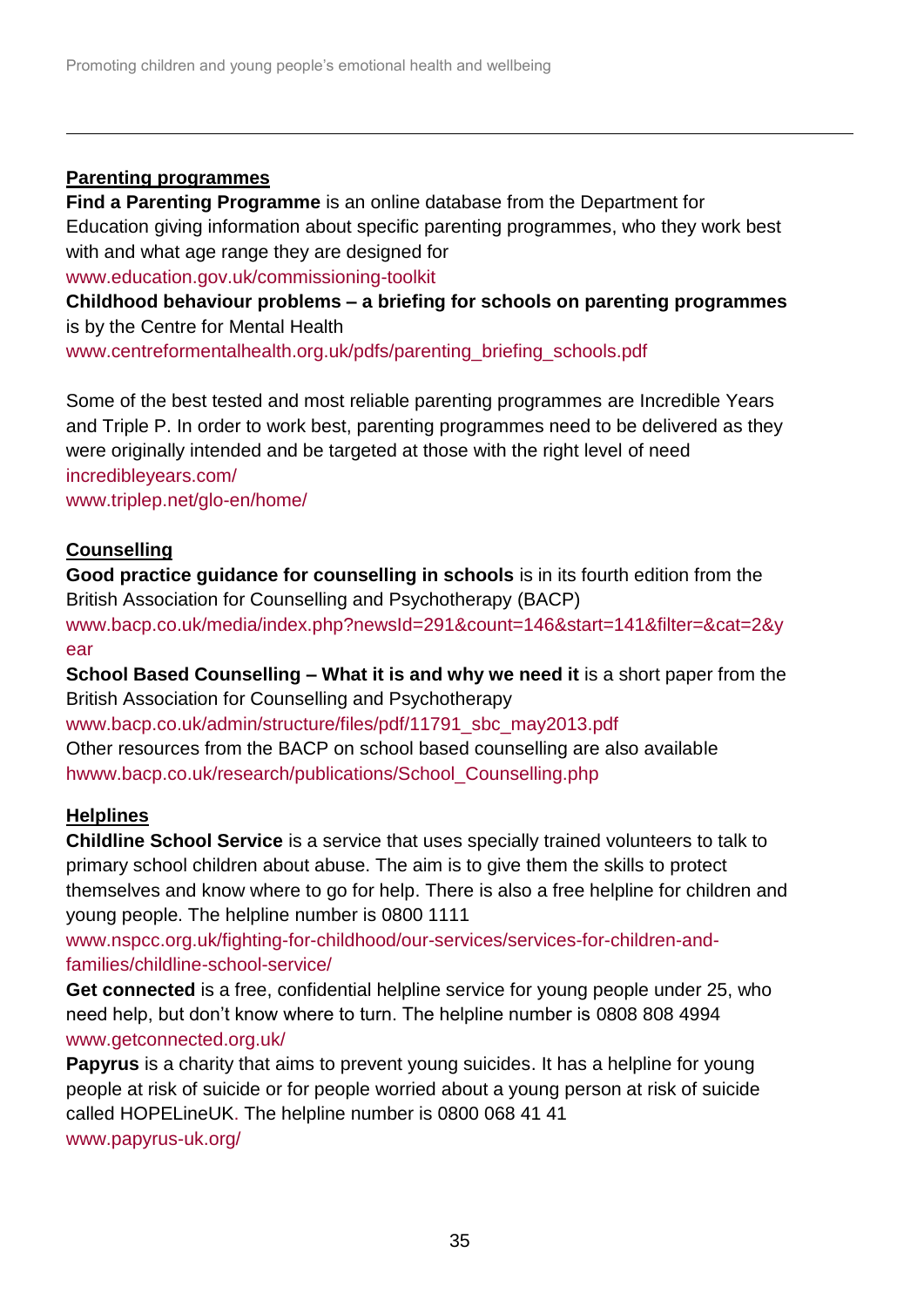**Relate** provides local counselling services for all ages including young people. It also has an online emotional support and advice resource called IRelate which provides information and access to an online counsellor

[www.relate.org.uk/relationship-help/help-children-and-young-people/children-and](http://www.relate.org.uk/relationship-help/help-children-and-young-people/children-and-young-peoples-counselling)[young-peoples-counselling](http://www.relate.org.uk/relationship-help/help-children-and-young-people/children-and-young-peoples-counselling)

### [www.irelate.org.uk/](http://www.irelate.org.uk/)

l

**Rise Above** helps 11-16 year olds build emotional resilience by equipping them with knowledge and skills to deal with pressures they may face. It also provides an online platform through which young people can converse with peers alongside professional support

### [riseabove.org.uk/](http://riseabove.org.uk/)

**YoungMinds Parents' Helpline** is a free, confidential helpline for any adult who is concerned about the emotional problems, behaviour or mental health of a child or young person up to the age of 25. The helpline number is 0808 802 5544

[www.youngminds.org.uk/for\\_parents/parent\\_helpline](http://www.youngminds.org.uk/for_parents/parent_helpline)

**Youth Access** offers a directory of local youth information, advice and counselling services for young people aged 14-25

[youthaccess.org.uk/find-your-local-service/](http://youthaccess.org.uk/find-your-local-service/)

**Youth Health Talk** provides advice and support on mental health issues from young people for young people

[healthtalkonline.org/young-peoples-experiences](http://healthtalkonline.org/young-peoples-experiences)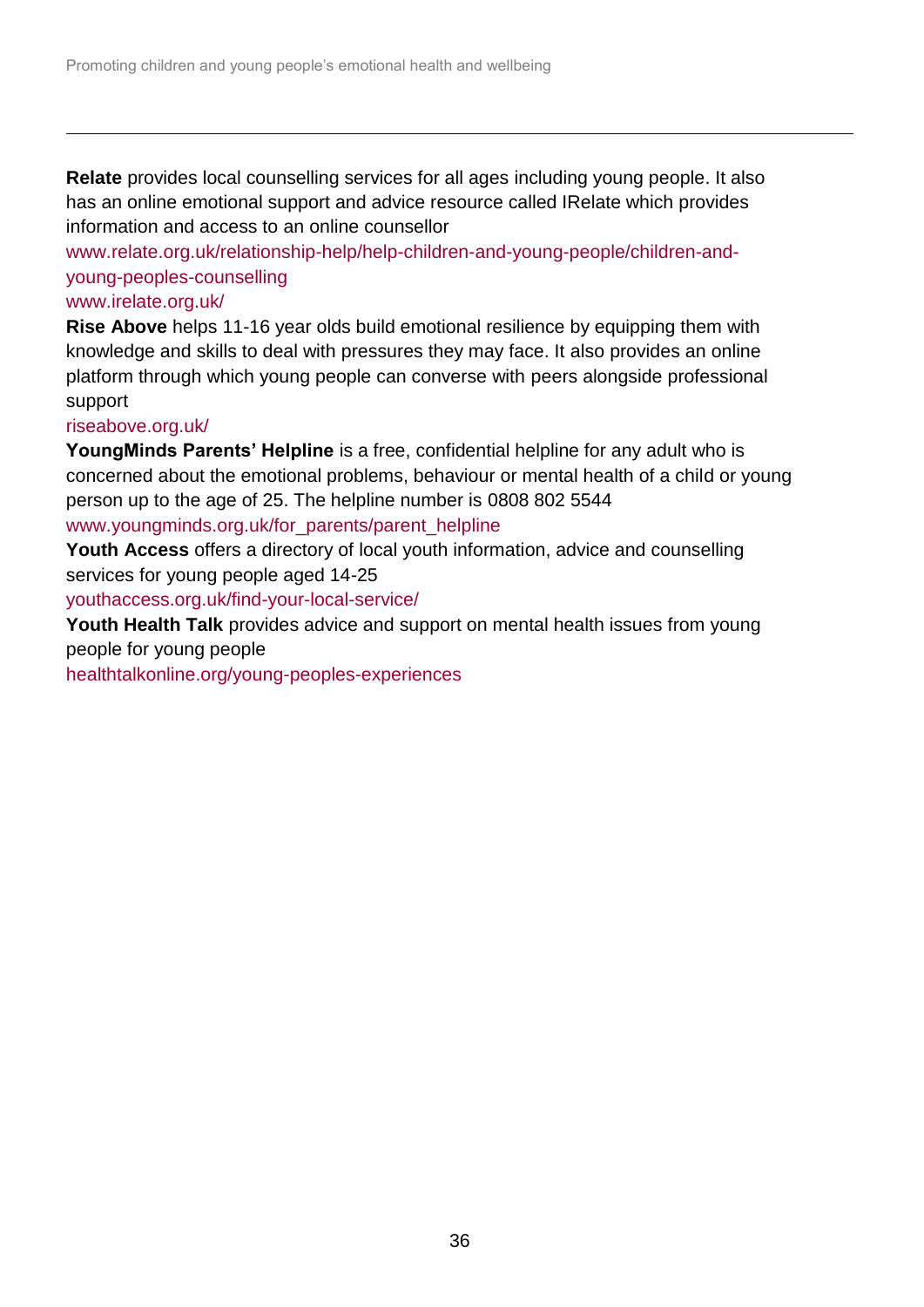# **References**

l

<sup>i</sup> Durlak J.A., Weissberg R., Dymnicki A., Taylor R., Schellinger K. (2014) The impact of enhancing students' social and emotional learning: a meta-analysis of school-based universal interventions. *Child Development*. 82(1), 405-432.

Public Health England (2014) *The link between pupil health and wellbeing and attainment*, London: Public Health England.

Annual Report of the Chief Medical Officer (2013) *Public Mental Health Priorities: Investing in the Evidence*, London: Department of Health.

NICE (2008) *Social and emotional wellbeing in primary education*, London: National Institute for Health and Care Excellence.

<sup>v</sup> NICE (2009) *Social and emotional wellbeing in secondary education*, London: National Institute for Health and Care Excellence.

Langford R., Bonell C., Jones H., Pouliou T., Murphy S., Waters E., et al. (2014) The WHO health promoting school framework for improving the health and well-being of students and their academic achievement. *Cochrane Database of Systematic Reviews* 4, CD008958.

Weare, K. (2015) *What works in promoting social and emotional wellbeing and responding to mental health problems in schools? Advice for schools and framework document*. London: National Children's Bureau.

Department for Education (2014) *Keeping children safe in education: statutory guidance for schools and colleges*. London: Department for Education.

ix Department for Education (2014) *Supporting pupils at school with medical conditions: statutory guidance for governing bodies of maintained schools and proprietors of academies in England*. London: Department for Education.

<sup>x</sup> Department for Education and Department of Health (2015) *Promoting the health and wellbeing of looked-after children: statutory guidance for local authorities, clinical commissioning groups and NHS England*. London: Department for Education and Department of Health.

xi Department for Education (2014a) *Mental health and behaviour in schools: Departmental advice for school staff.* London: Department for Education.

xii Department for Education (2015) *Counselling in schools: a blueprint for the future: departmental advice for school staff and counsellors*. London: Department for Education.

Children & Young People's Mental Health Coalition (2012) *Resilience and results: how to improve the emotional and mental wellbeing of children and young people in your school*. London: Children and Young People's Mental Health Coalition.

xiv Green H., McGinnity A., Meltzer H., Ford T., Goodman R. (2005) *Mental health of children and young people in Great Britain 2004*, London: Palgrave.

xv Faulkner, J. (2011) *Class of 2011 yearbook: how happy are young people and does it matter*, Doncaster: Relate.

xvi Health Behaviour of School Age Children. *Health behaviour in school-aged children: world health organization collaborative cross-national survey*. www.hbsc.org.

Ofsted (2013). *Not yet good enough: personal, social, health and economic education in schools.* London: Ofsted.

xviii Children Act 2004 (2004). London, HMSO.

xix Department of Health (2015) *Future in Mind – promoting, protecting and improving our children and young people's mental health and wellbeing*. London: Department of Health.

xx Department of Health (2009) *Healthy Child Programme from 5 to 19 years old*. London: Department of Health.

<sup>xxi</sup> Kendal, S. et al. (2013) *Students help seeking from pastoral care in UK high schools: a qualitative study*, Child and Adolescent Mental Health, 19(3), 178-184.

Ofsted (2015) *Inspecting schools: handbook for school inspectors*. London: Ofsted.

xxiii Jamal F., Fletcher A., Harden A., Wells H., Thomas J., Bonell C. (2013) The school environment and student health: a systematic review and meta-ethnography of qualitative research. *BMC Public Health*, 13(798), 1-11.

xxiv Cemalcilar Z (2010) Schools as Socialisation Contexts: Understanding the Impact of School Climate Factors on Students' Sense of School Belonging, *Applied Psychology*, 59(2), 243-272.